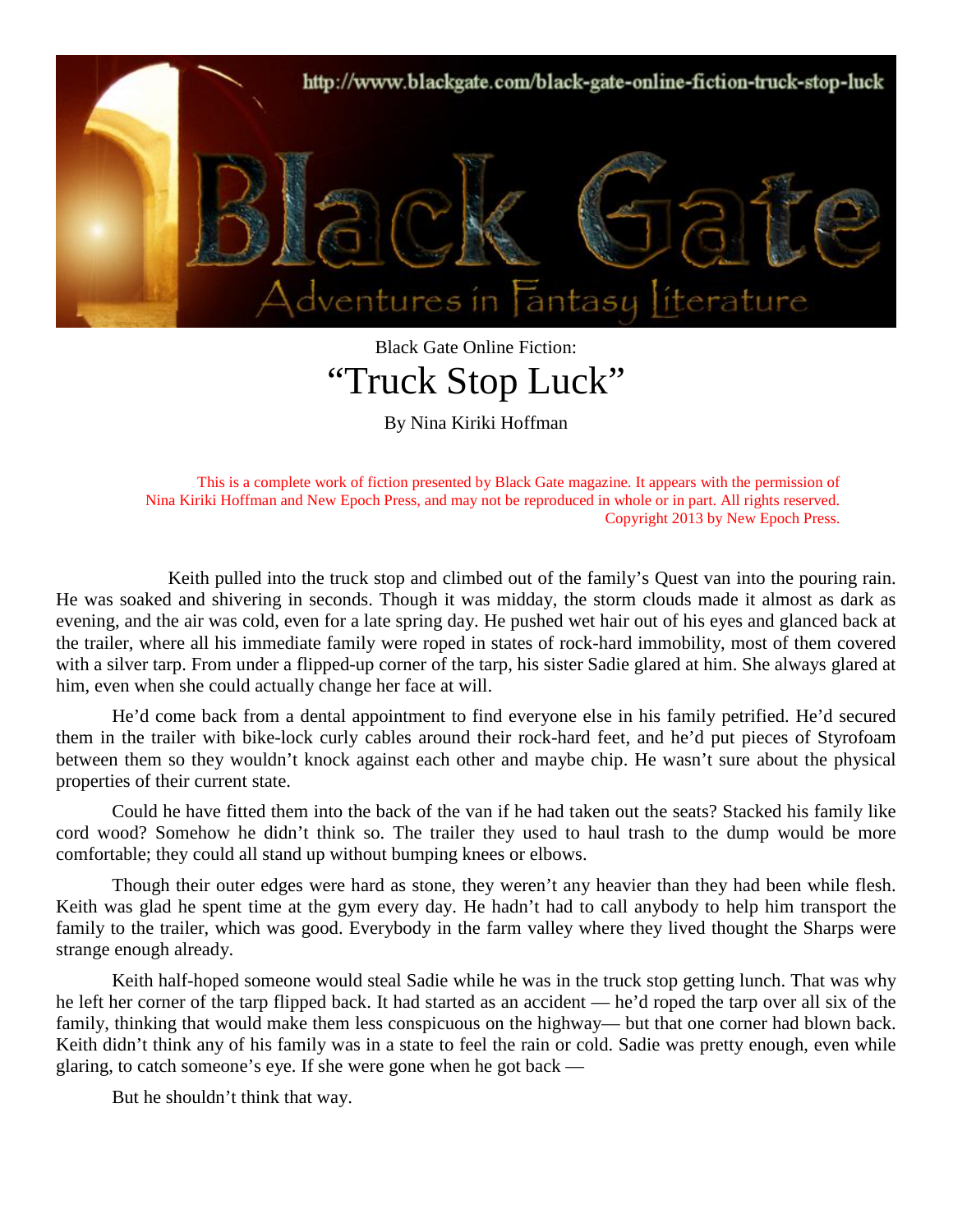"What's your pleasure?" asked the red-headed waitress at the cash register. Her eyes were a brown that made him think of root beer hard candy, and her pink-lipped smile brought out a dimple in her left cheek. She wore a short white dress and a pink apron. A nametag on her left breast said NANCY.

"Uh — " Keith had lost track of the question.

"Smoking or non?" asked the waitress, her smile gone.

Keith blinked and realized he had hazed the woman in fantasy. She looked tired; the frilled edges of her apron were wilted, and there were ketchup stains on her lap.

"I'm sorry," he said. "I'm tired too." He should have driven farther from home before stopping, but he'd woken late and rushed off to the dentist without breakfast. He figured he better eat before the long drive to Crescent Valley. "Any table where I can get fast service will be fine."

"I'm all the service we got right now, and I'll get you your food as soon as I can. Take your pick." She stepped back, giving him a view of the dining room, booths with worn Formica-topped tables, a few wooden tables with resin chairs around them, dots of plastic greenery here and there, and a clientele of mostly damp, older guys with gimme caps covering their bald spots. Most sat alone. Some studied newspapers or books, and others studied their food or the waitress. Nobody was looking at Keith.

A brief heat brushed his face as he glanced toward the counter, which was crowded with the gently steaming backs of big men in windbreakers and jackets. One place was empty.

He went to the counter, slid into a stool between a balding, overweight man in a green coverall, whose attention was all on his newspaper crossword, and a guy who looked about sixty in a dragged-down-a-bumpyroad, underfed way. The skinny man's weathered face looked mummified. His gray-green eyes were sunk into deep sockets, with dark eyebrows above them that had sprouted a few rogue hairs long enough to be head hairs. He took a pull on his hand-rolled cigarette and charred the white paper halfway to his mouth. "Howdy," he said, on a gush of smoke.

"Hi," Keith said.

"Name's Mike Clovis. Which direction you come from?"

"North."

"That's where I'm heading. What's the weather like over your shoulder?"

"Wet."

"Shoot." Mike took another long drag, burnt up the rest of the cigarette, stubbed it out. "Was hoping for daylight. Whatcha hauling?"

"Statues."

"No fooling? You don't get a cargo like that every day."

"That's for sure," Keith said. "What are you hauling?"

"Running empty at the moment. What's your name?"

"What's your order?" asked the waitress from behind the counter. "Want some coffee?"

"Coffee would be great." Keith hadn't had a chance to pull the food-spotted, plastic-sheathed menu from its metal clip behind the condiments caddy. "How about a cheeseburger and fries?" In his mind he heard Sadie griping about junk food again. You're our hope for the future, she said, with that sneer that dared him to contradict her, and you're treating our future really bad.

Why am I the hope? he wondered. At twenty, Sadie was the oldest daughter, then Mary, nineteen, then Keith, eighteen, then Olivia, fifteen, and finally James, who was twelve.

As far as Keith was concerned, everybody in the family was the hope for the future, let alone the present was pretty fine. Ma and Pa were powerful wizards. Sadie was no slouch in the wizard department — she could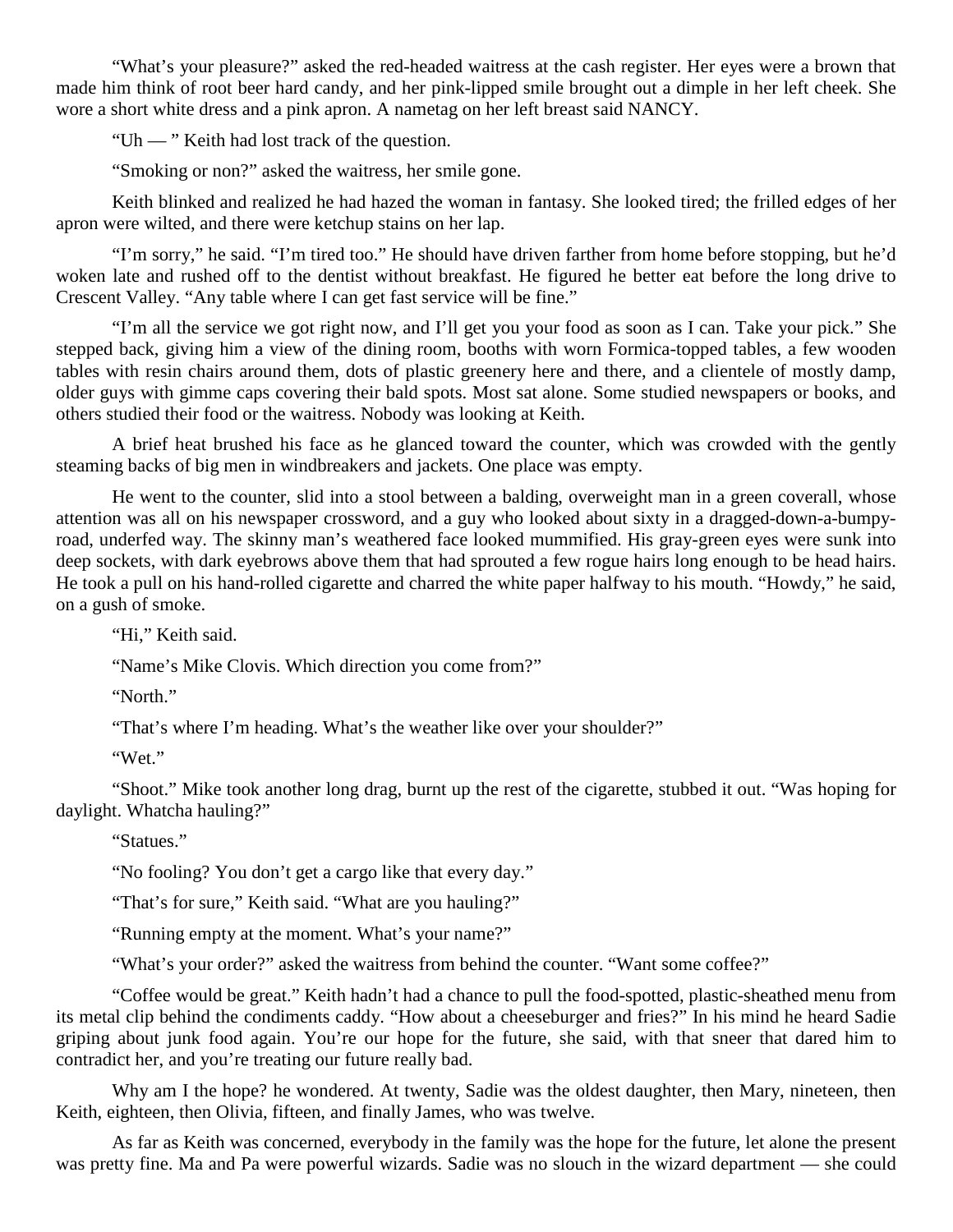outspell everyone else in the family, and usually did. Mary didn't seem very motivated to spellcast, and who could blame her, with Sadie always ragging on her, but Keith had seen her gentle wild animals when she thought she was alone, and he'd heard her whistle up breezes and pull music out of stones and trees. Olivia showed lots of promise. During a school softball game, she had afflicted everyone on the other team with itchy rashes so her team could win. James had brewed up two champion storms so far, and could conjure minirainstorms inside the house.

Keith lagged behind all his siblings in the spellcasting department. Our hope for the future. Sadie probably just called him that to torture him. His own future hope was that he could go to college somewhere else and get away from the family. He had applied to three colleges on the sly. No news ever came back from them, though. Maybe his grades weren't good enough, or maybe Sadie was getting to the mail before he could.

Keith's magical talents were less obvious than other people's in the family. He hadn't told anybody the first four years after he got them, but Sadie, bloody Sadie, figured it out one day when he was eating her dessert after supper. He should have stopped after Mary's dessert, but it was Kona coffee ice cream, his favorite.

A push here, a nudge there. When he first came into his powers, he had made big, obvious mistakes; luckily, they were on his friend Calvin, in fifth grade. Calvin was a nerd. He was more interested in helping Keith figure out how his magic worked and how best to use it than in tattling to anyone either inside or outside of Keith's family.

With Calvin's help, Keith developed skill and finesse. He got away with lots of things until Sadie unmasked him. After that, he had to watch his step, because one of Sadie's skills was tracking — both people and magic use. She didn't let him get away with anything at home, but she made him practice like crazy outside of it. She dragged him to the mall when she first discovered his gift, and forced him to nudge strangers into giving him things they had just bought. Sadie had even made him nudge a woman into buying a dress Sadie particularly wanted, in Sadie's size.

Sadie's demands forced Keith to upgrade his nudges; he invented whole mental scenarios to persuade people they wanted to give things away. He learned to heighten mental moods of kindness, charity, and altruism, but he was ashamed of these techniques. The only person he really wanted to use them on was Sadie. They didn't work on her; she had few natural altruistic tendencies.

Later, when Sadie told their parents about Keith's talent, even though she had promised she wouldn't, she didn't mention any of the things she had made him steal for her.

Sadie was always on his case. After awhile, Keith's most intense magic practice was figuring ways to evade Sadie. He was trying, with Calvin's help, to develop a distract power. He didn't want to test the distract at home until he knew he had it down.

Meanwhile, he preferred the company of normal people to that of his relatives — well, his relatives except James and Olivia. Normal people might threaten him physically, or with words, but they didn't do the kinds of twisted, uncomfortable things to him Sadie did. In general, people liked him, even without nudges.

Pa always sided with Sadie when she bossed Keith around. Keith was lucky Pa had a job that took him into town every day.

Too bad for Sadie and Pa they were frozen and outside. There was nothing they could say about what Keith chose to eat. Except, of course, in his head, where Sadie's irritating voice still nattered at him about polluting his body with beef and cheese when he should be eating rice and fresh fruits and vegetables. Fries! A vehicle for degraded fat. Coffee! Caffeine upset the delicate chemical balance of Keith's forces. Besides, he didn't even like coffee. He only ordered it to contradict to Sadie's voice in his head, which was a waste of time. But maybe the caffeine would keep him awake until he got the family to Janowary Jeanne's, in Crescent Valley. Janowary Jeanne had never liked any of the Sharps except Keith. He wasn't sure she would help him disenchant the others. She was the only wizard he knew within a day's drive who might consider it, though. If she wouldn't help, Keith wasn't sure what to do. Wait for two months until the next Council?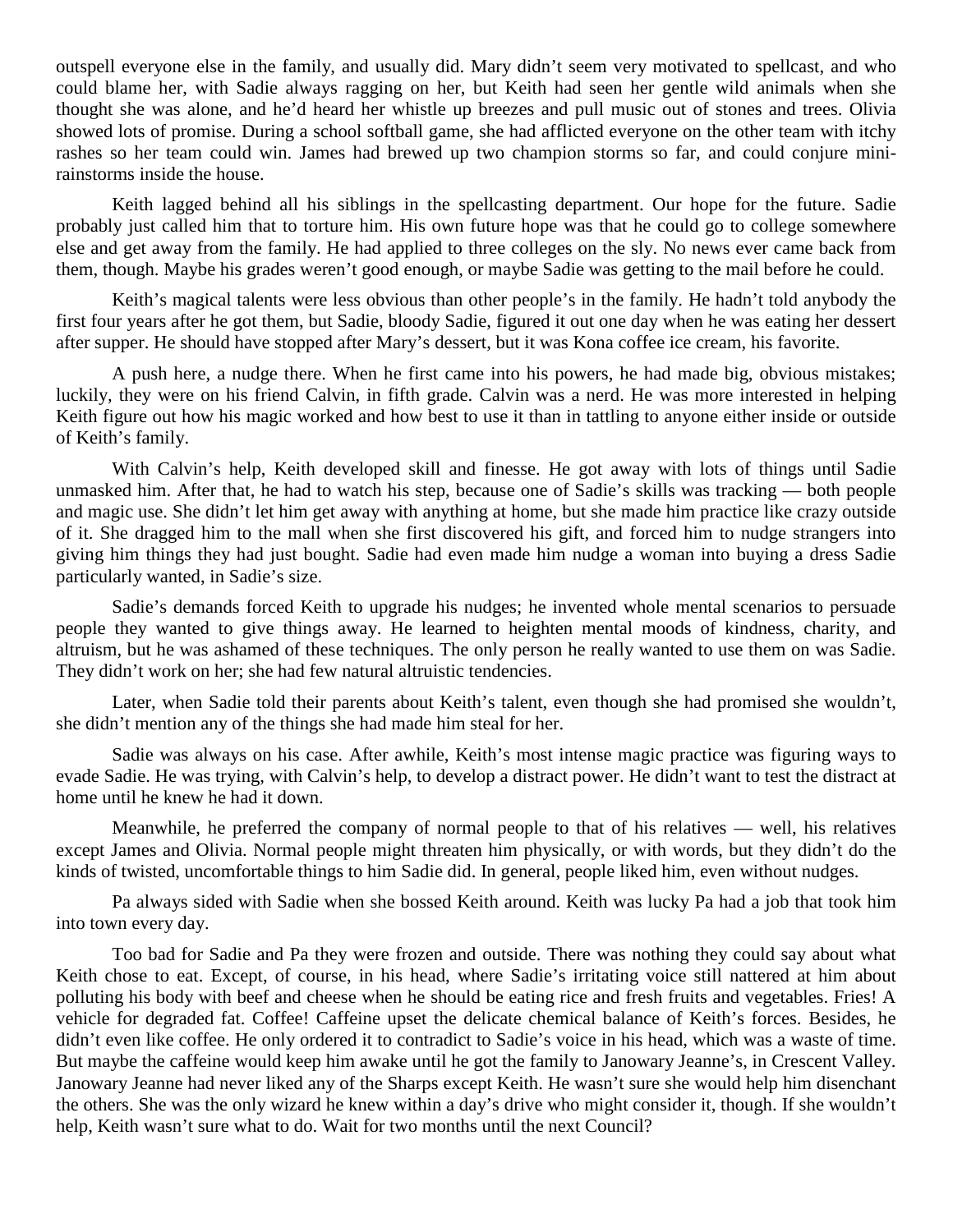Pa and Ma were planning to present a new technique there. They had discovered a method of slipping out of normal time. There were a few wrinkles in the spell Pa and Ma needed to smooth out, but they were sure they could get it perfected before Council.

If they could work at all.

Keith had to get them unfrozen.

The red-headed waitress came back and slapped a plate down in front of Keith: a cheeseburger so tall he wouldn't be able to bite it without taking off the top bun, and a logjam of French fries. Keith leaned forward and just breathed in all that good, savory grease. He tasted a fry, then grabbed the salt and pepper shakers from the condiments caddy and went to work. He mashed the burger flat until it was biteable. It, too, tasted like grease heaven. He moved fries aside and poured a pool of ketchup on his plate.

"Statues," Mike muttered in a cigarette-flavored voice. "Statues of what?"

Keith dipped a French fry in ketchup and ate it. "My family."

"You have statues of your family? Are you rich?" Mike's gaze traveled from Keith's mud-spattered Adidas, to his wet, worn jeans, on up to the beat-up brown leather bomber jacket he'd found at a thrift store, zipper gaping to reveal a blue work shirt, and his wet hair, which had stopped dripping into Keith's eyes and was probably drying into tight, dark blond curls.

"No," he said.

"Are they dead?"

Keith choked on a mouthful of coffee. "God, I hope not."

"Why make statues of them?" Mike asked.

"I don't know. That's what I have to find out." Who had cast this spell, anyway? Did it have anything to do with Ma and Pa's new project, or did somebody just not like them?

"Someone made statues of your family, you're hauling them around, and you don't know why." It wasn't really a question.

"Yeah, I guess," said Keith. He wondered if he should nudge Mike. Oh, for the days when he had been terrible and careless and flung power around at random.

Well, no, he'd never had days like that. Calvin had fantasized about days like that, what he'd do if he had the power, but Keith had never really let go, except maybe a couple times with Brenda Hall back in tenth grade. She'd had been interested in him already. He just nudged her toward being very interested in him. Wahoo, the things they did together. He still dreamed about them.

He'd seen Brenda at the high school after hours a couple months ago, and she had dragged him into an empty classroom and pulled his clothes off without any nudging at all, so he figured she was okay with what they'd done.

How was he going to fix Mike? Keith wondered. Well, heck, why should he worry what Mike thought? It wasn't like they were ever going to see each other again.

"You're not a career trucker, are you, son?" Mike asked

"Nope."

Mike rolled a new cigarette from makings he took out of his shirt pocket. "So where are you taking the statues?"

```
"Crescent Valley." 
"Why?"
```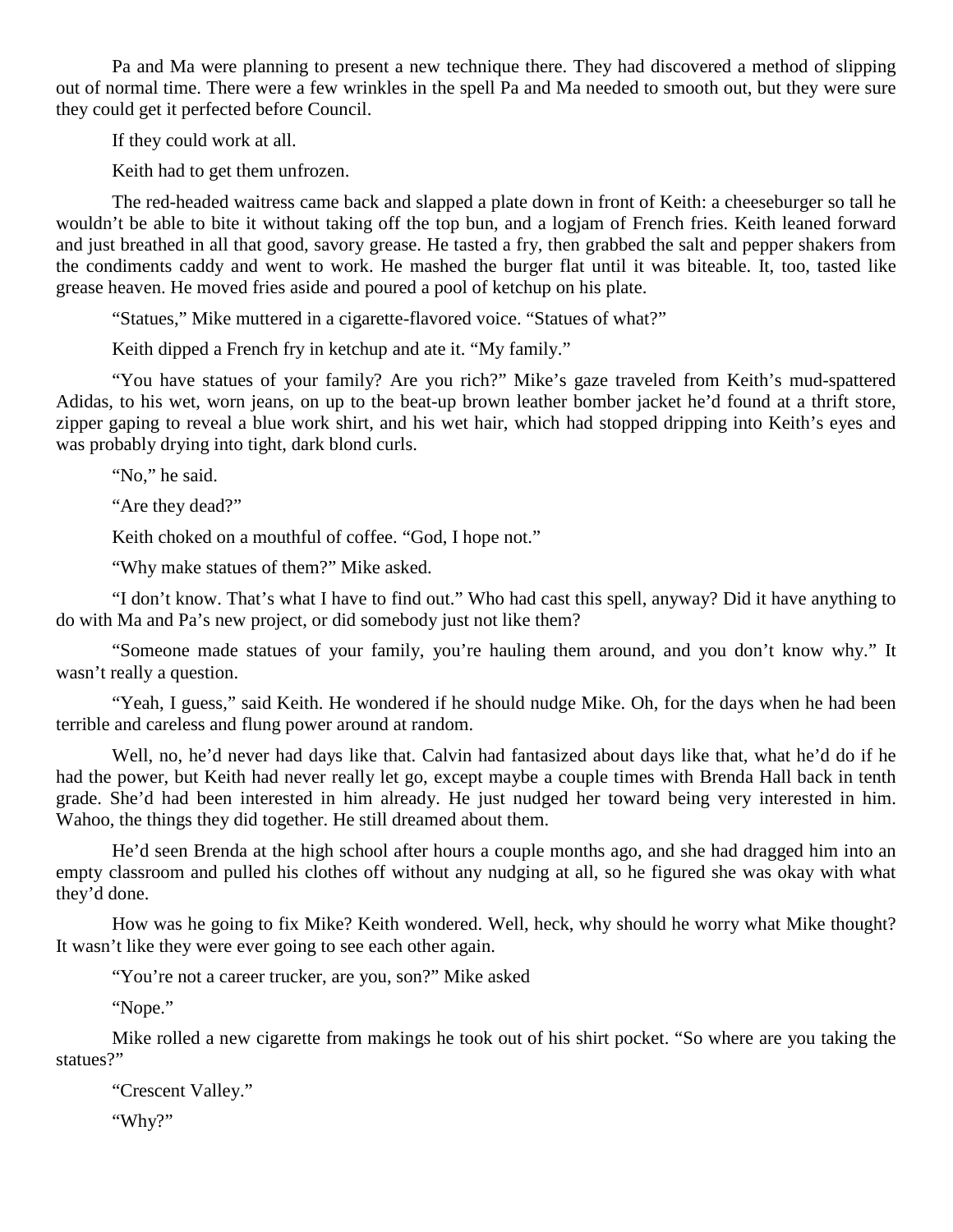"Someone who lives there might know what to do with them." Keith finished his meal, even the pickle slices on the side, and sat back. Nancy bustled over and dropped his check beside his plate. If he had more time, he might have tried a nudge or two on her. She was very cute. Instead, he stood, opened his wallet, and dropped cash on the check. "Thanks," he said to Nancy, who by that time was pouring coffee for someone halfway down the counter.

Mike stood up, too, and shrugged into a ragged, full-length black leather jacket with dirty white fleece peeking out from cuffs and opening. "I want to see these statues of yours," he said.

Keith wondered if he should nudge Mike now. The less anyone else knew about his family and his dilemma, the better.

But the crossword guy on Keith's other side was staring at them. Maybe Keith should nudge Mike outside, where no one would notice if Mike suddenly lost interest in something.

"You're not used to this, are you?" Mike asked when they had stepped outside into the pouring rain.

"Used to what?" Keith had to raise his voice to be heard over the water.

"Dealing with people like me."

"People like you?" Keith asked.

"Yeah. People who do things like this." Mike's hand gripped the back of Keith's neck, and Keith felt heat flash from Mike's fingers into his brain. Keith's volition drained away like sand from an open hand.

"Tell me your name," Mike said.

"Keith Sharp," said Keith. The words fell out of his mouth.

"Sharp. Yes. You have the look. Never expected to find such a helpless Sharp. Guess I can blame that on your loving parents; they must have squashed you good and hard for some reason. Show me your family," Mike said.

Keith led him to where the van and trailer were parked, beyond most of the other cars in the lot, far enough away so casual passersby wouldn't go over to see it. Despite his wanting Sadie to be gone.

I shouldn't be doing this, Keith thought. Thinking didn't stop his eager trot toward his cargo, though. Mike's fingers were hot on his neck, invasive, as though they were plugged into him. Something flowed from Mike's fingertips into Keith's brain, disabling his ability to tell his voice and muscles what to do.

The trailer was untouched. The edge of the tarp was still turned up. Sadie's blue eyes glared at him, her face wet with rain, her hair wet but still poufed up in her carefully styled do, stone hairspray — maybe there was a future in rock-hard hair. She stood with her arms at her sides. Now that he thought of it, the whole family stood with their arms at their sides, their expressions variations on upset. So they had known before the spell hit them that something was going to happen.

"Statues," Mike murmured. He dragged Keith closer, never relaxing his grip on Keith's neck, and reached for the rope that held the tarp down. A touch from his nicotine-stained fingers, and the rope untied, slapping back and unlacing from the cleats edging the trailer. Wind sneaked under the tarp and lifted it, revealing Ma and Pa, James and Olivia, Mary and the rest of Sadie. Hurt rose up Keith's throat, heat behind his eyes. What was he going to do? What if Janowary Jeanne couldn't or wouldn't help him? He had avoided most of the wizard parties Ma and Pa went to. He liked regular people better.

Now, when he needed to know wizards, he couldn't dredge up names. Sadie knew them all, of course. But she wasn't talking.

Why was he thinking of options when he couldn't even control his own body?

"Mighty fine collection," said Mike.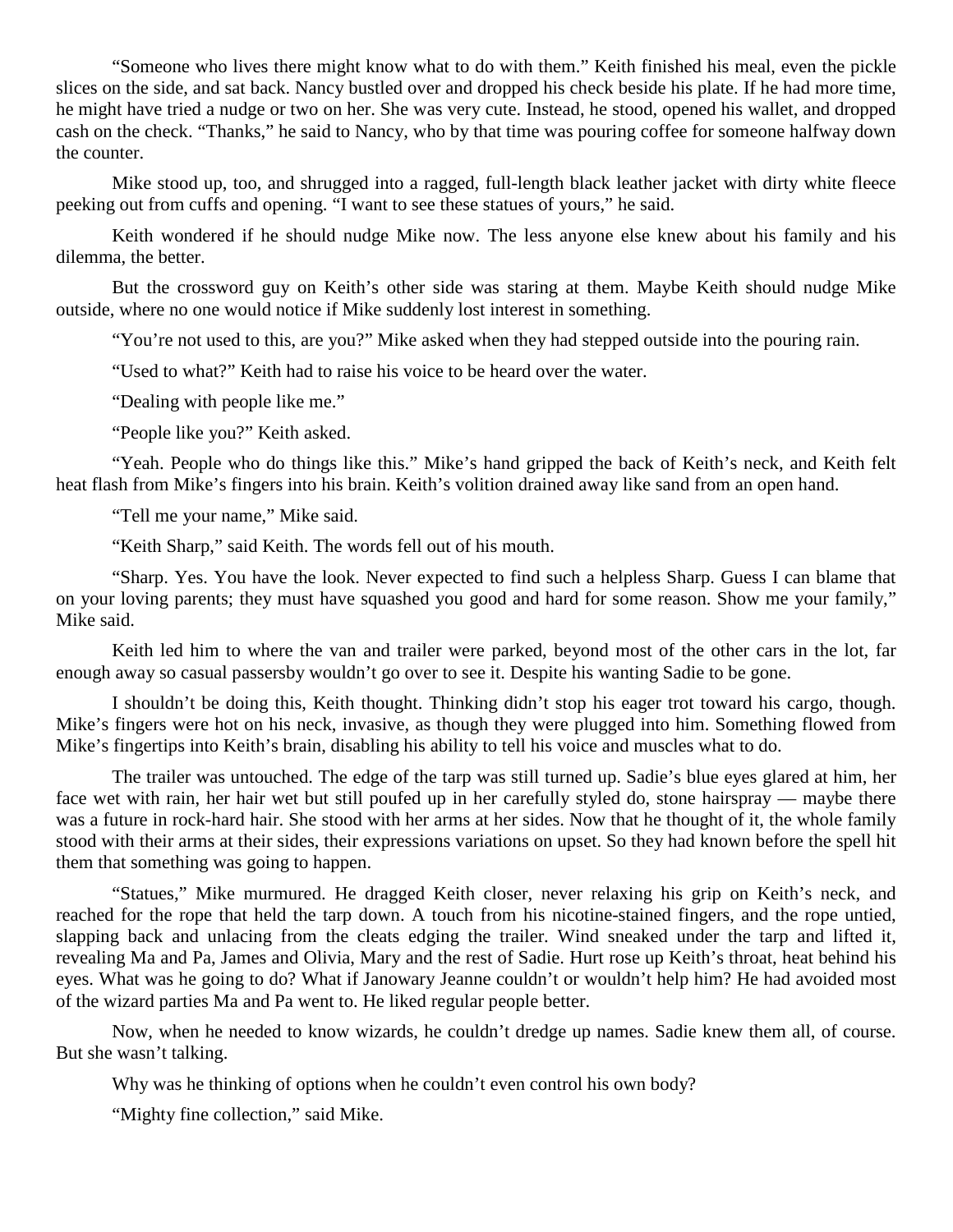Keith could swear Sadie's glare intensified, and it was aimed at him. I should be struggling. I've got to fight this man. I don't know what he wants, but it's probably not good. He didn't have to do this to me. He could have just asked.

"You'll give them to me, won't you, son?" Mike said. "Say yes."

No! Keith thought. "Yes," he said.

"Good boy. I'm going to have me some fun with this lot. Give me the keys to your car."

Keith fished the keys out of his pocket. None of his reluctance showed in his actions. He shook his key ring — keys to the house, the shed out back where he built his models, the family post office box, his bike lock, the car, a key to the high school that Mr. Falcon, the janitor, had given him when he told the janitor how sometimes he just needed to run away. All those keys he loved that let him into special places. He dropped them in Mike's outstretched claw.

Mike cackled. "Good boy. I'd take you with me, but you might try to interfere. And I already know you're small fry. Sleep now."



Keith woke even wetter than he'd been when he'd fallen asleep. He was lying on a wet grass verge beside the truck stop parking lot, blinking up at the rain. It took a moment for things to fall into place. The back of his neck burned, and that reminded him of the grip Mike had had on him.

His car. His trailer. His statues. All gone.

The family! He had betrayed them! He had to get them back!

He got up and ran into the truck stop. It was past lunchtime; customers had thinned. A stocky young Hispanic man was clearing the tables into a gray dishpan on a rolling cart. The waitress, Nancy, was punching buttons at the cash register. She glanced at him, then away, then back. Keith squished toward her, leaving puddles on the linoleum.

"Say, you were in here before, weren't you?" she said. "At the counter."

"That man," said Keith.

"Who, Mike?"

"Yeah. That man Mike mugged me. He stole my van and my cargo."

"Mike? Mike did that? I can hardly believe it. He's been coming here every afternoon for two-three months, and he's never done a worrisome thing."

"He stole my van and my statues." Keith felt in his back pocket, found that he still had his wallet. Whew. "I have to call the police."

"Oh, now," Nancy said, and then Keith opened up to his power, and nudged her. Police might not be the best answer, not if Mike could touch their necks and make them do what he wanted. Maybe he should go after Mike himself. Nancy probably had a car.

Ten minutes later, Nancy had told her boss she was sick and needed the afternoon off, and she and Keith were driving north in her Mazda Protege. Keith lay back in the passenger seat and closed his eyes. He wasn't sure about north; Mike might have mentioned it to throw him off. He needed to lay out a line to Sadie. All that nagging she had heaped on him, all the tracking she had done — could he follow the leash back to the hand that held it? He hadn't shrugged off her latest tail, because he was just going to the dentist, and she knew it. If he was lucky at all — and he had been lucky more times than he deserved — she would still have a tail on him. She was too nosy to let any of them out without a leash if she could help it.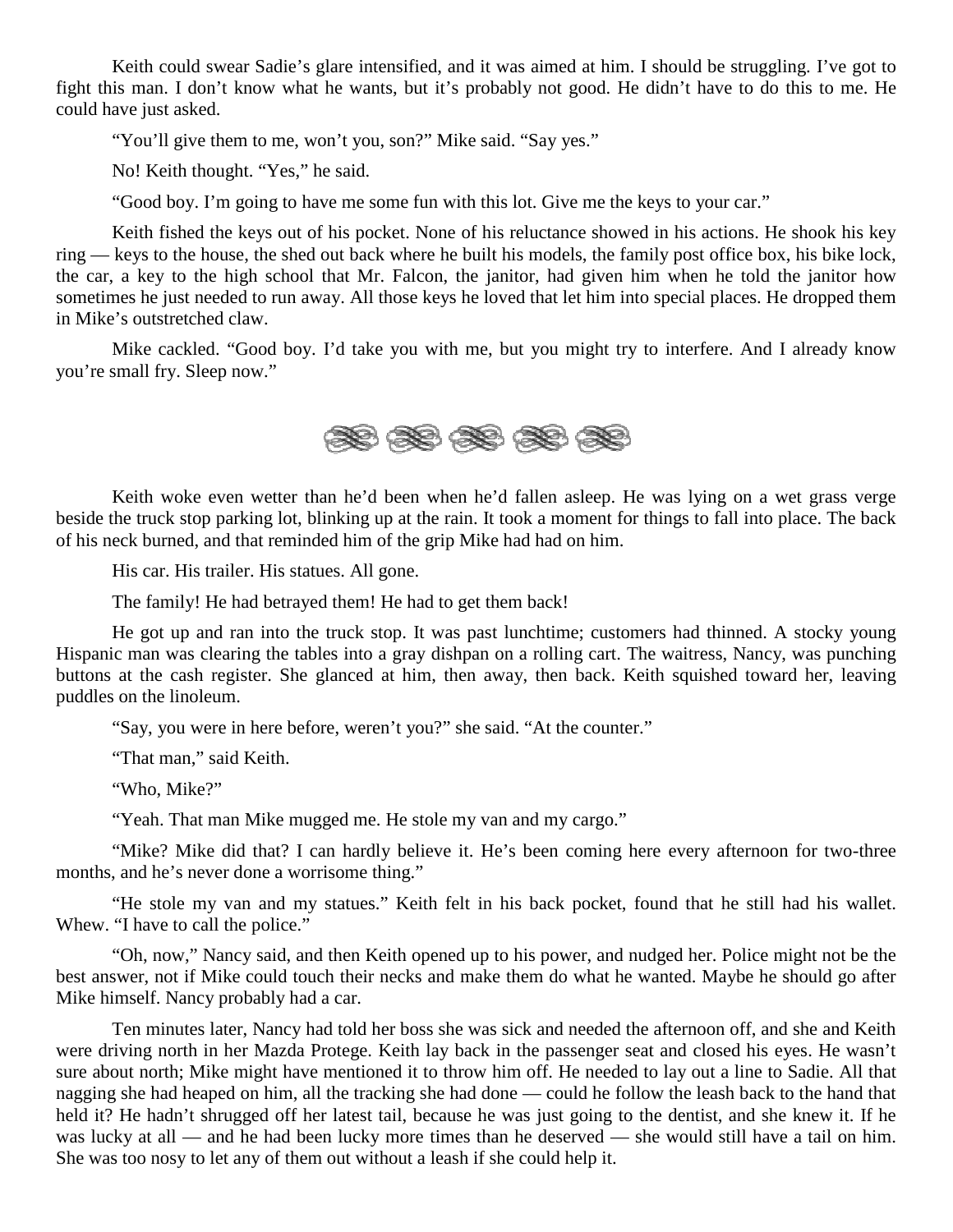Cobwebs touched him. Not north. Mike had gone west. "Turn left," Keith told Nancy, backing it with a nudge, and she turned at the next major intersection.

"Keith," she said, an hour and a half later, when he was still tracing cobwebs and nudging her accordingly, "how long is this going to take? My little boy's in daycare, and they expect me to pick him up in half an hour." She glanced behind them. The storm was lighter now, but true night was dropping. They'd had the headlights on all afternoon.

Remorse crashed over Keith. He hadn't even bothered to check what Nancy was leaving behind, seventy miles back. "I'm sorry." Should he let her go? "Let's try that truck stop. Maybe you can call daycare, find out if your kid can stay longer." Maybe he'd find someone else there he could nudge in the right direction. The threads between him and Sadie were strengthening with every mile, but he was afraid Mike was never going to stop. The Quest only had half a tank of gas. Mike would have to stop to refuel. But that wouldn't take long.

Keith wished he knew someone to call in an emergency. Everyone he would have called was frozen on a trailer somewhere ahead of them. Janowary Jeanne didn't have a phone, or he would have called to ask her to come to his house. Why hadn't he made friends with more wizards?

Well, most of them were sucky at social skills. Why wouldn't they be? They didn't have to blend, and most of them didn't want to; they considered themselves superior. They could get what they wanted by unspoken persuasions or outright magic. Wizards in general were mean. Sometimes Keith was glad his talent was so small.

Hope for the future. Sadie was out of her mind.

Nancy pulled into a parking spot at the truck stop and climbed out of the car, purse in hand. She rushed inside. Keith felt her pull loose of his hold, but he didn't have the heart to drag her back. He took the keys from the ignition, locked the car, and followed her into the truck stop. Nancy was at a phone booth, feeding quarters into the phone. He put the keys on the ledge in front of her. She cast a look of pure hate at him and began to talk, frantically. Keith backed away.

Should he nudge her to forget what he had done? But that would confuse her, and might interfere with her picking up with her regular life. On the other hand, what if she called the cops on him?

He went to the dining room and looked over the prospects. A few guys drinking coffee, and one tall, slender woman in an olive-green raincoat at the counter, getting a thermos filled with coffee. She glanced toward him. Her eyes were large, outlined with black, the irises deep brown dappled with caramel. She had a cap of short, sleek dark hair.

She looked nothing like any woman he had ever fantasized about, but there was a spark between them when her gaze met his. Maybe she would help him. "Which way you headed?" Keith asked.

"Toward Eskerville," she said.

"Could I catch a ride with you?"

"Lady, don't let him," said the counterman. "I mean, just look at him."

Keith glanced down. His clothes had had time to dry while he and Nancy were driving around, but it hadn't helped much. His jacket was already so beaten up the rain hadn't added to the damage, but his pants were a mess, and his shoes were still muddy. Who knew what his hair was doing. Did he look dangerous? Should he nudge her into taking him? Not here, where there were a lot of people who would see it, some who might notice; he was so tired he might be sloppy. Wait and see what happened from straight contact, and if all else failed, follow her and nudge. But maybe he should look at the men more closely? There might be someone sympathetic here. "I won't hurt you," he said to the woman.

"Sure won't," said the woman as she marched past him. She glanced back over her shoulder, tossed him a smile. "Come on if you're coming."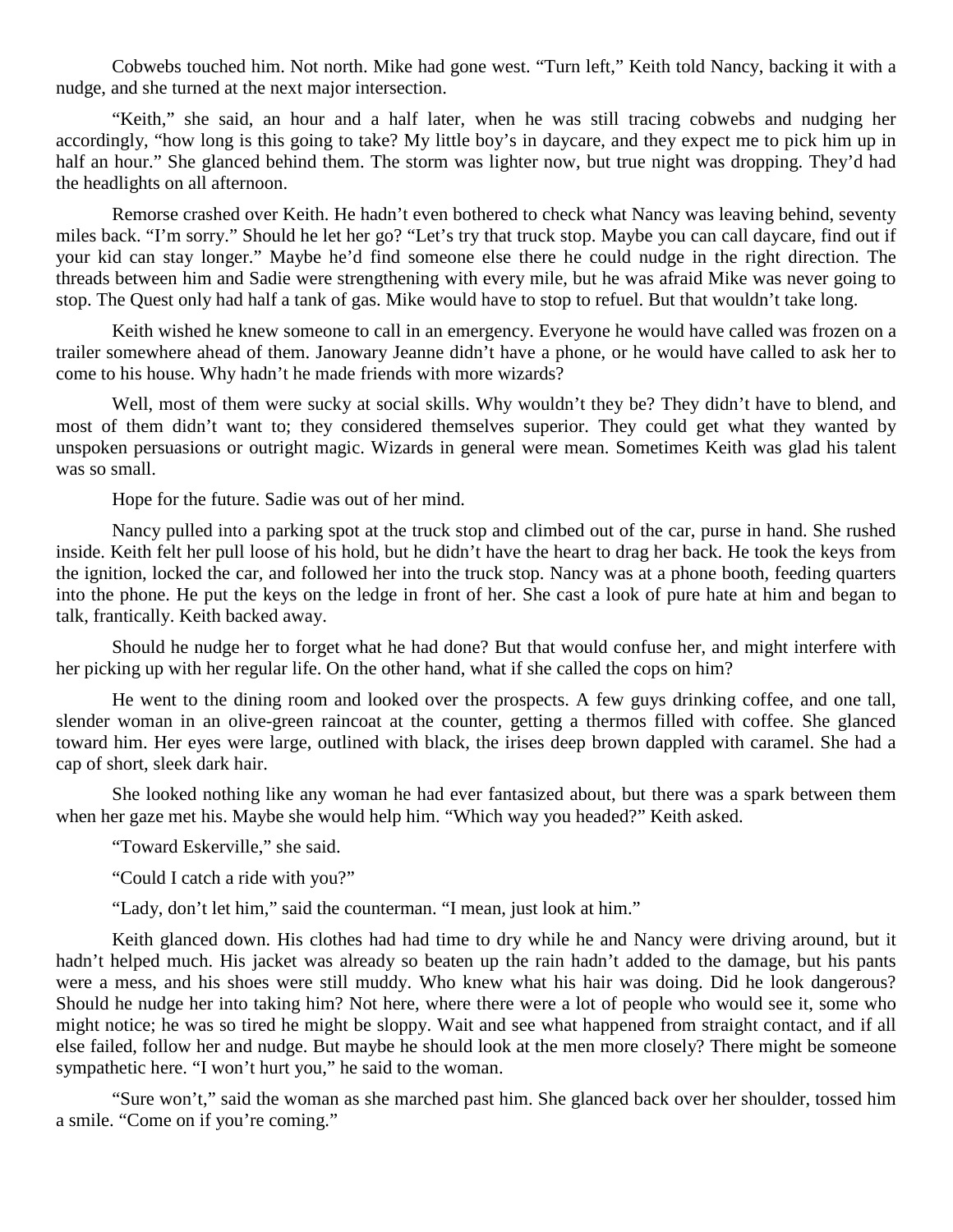As they passed Nancy, she slammed the handset down on the pay phone. Her eyes glittered. "I hate you," she said to Keith.

He cringed. "Sorry, Nancy. Is he okay?"

"He's fine, no thanks to you! Give me money for gas and day care."

He pulled out his wallet and gave her forty bucks, which was all he had.

She grabbed it. Breath hissed loudly from her nose. "I better not ever see you in my restaurant again."

"Okay." Keith glanced at his new ride, who waited by the door, a faint smile on her face. Was he going to need to nudge her now? She jerked her head toward the outdoors and went out.

"I'm sorry," Keith told Nancy again, and followed his next fate.

His new driver moved with confidence. Her jaw was powerful. She was taller than Keith. She unlocked the passenger door of a silver four-door Honda, then went around and climbed in behind the wheel. "What'd you do to piss her off?" she asked as Keith got in. "You her ex-husband or something?"

"No. I never met her before today. I convinced her to drive me too far from home," Keith said. "Someone kidnapped my family, and I'm trying to catch him."

"Kidnapped? A whole family? Why didn't you go to the police?"

"I don't have time for that. I don't want him to get any farther ahead of me than he already is. He's got my van, too." I should stop somewhere and rent a car, Keith thought. If I were sensible, that's what I would do. But then I'd have to drive, and I don't know if I can drive and track at the same time.

"How hot on his tail are you?" asked the woman.

The cobweb threads had been growing stronger as he and Nancy raced east. The Quest, loaded down with the trailer, couldn't go as fast as any decent car alone. "Pretty close."

"Do you have a strategy for when you catch up?"

"Don't let him grab me by the neck this time," Keith said.

The woman glanced at him, narrowed her eyes, shook her head. He wanted to nudge her, but he didn't want to irritate her. Without any push from him, she put her key in the ignition and started the car. They headed out on the highway, going east without slowing for the stop sign at the truck stop's exit.

"What are you using to track him?" asked the woman.

"Intuition," said Keith.

"Oh, sure. Why me, Lord? Why is it always me?"

"Always you?" Keith tested the cobwebs again. They were actually pretty close.

"Every time I make a move on a guy, he turns out to be weird. I thought I had this under control, but maybe not. You're the first guy I picked up since I got my curse lifted. I guess that doesn't mean you're not wacky, though. How weird are you?"

"Extremely," said Keith. Though he wasn't sure he believed it. He wasn't as weird as, say, his Uncle Desmond, who regularly buried himself in the ground, saying it helped recharge his spiritual batteries.

Uncle Desmond. He could have tried to call Uncle Desmond, but Uncle Desmond was in South America at the moment, sampling Brazilian earths, and Desmond wasn't gifted with instant travel.

"I wonder if you mean weird the same way I do," the woman said thoughtfully, giving Keith a long look. He looked back, even though he was nervous that her gaze was on him instead of the road. "How likely is that?" she asked herself. She faced the road, shook her head. "Then again, I might still be a weird magnet, just in a different way. I hope — well, maybe I should get to know you better before we go there. So what's your name?"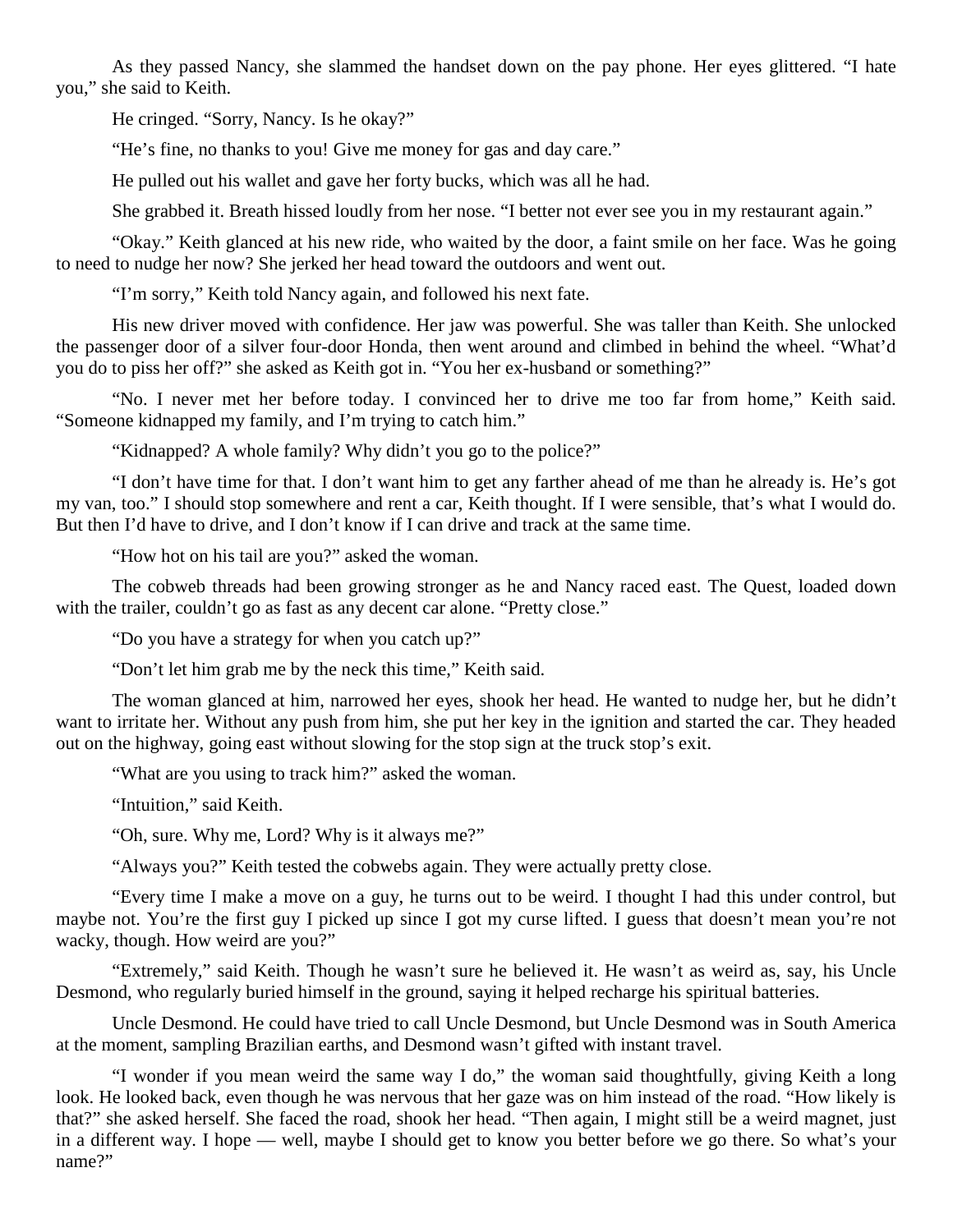"Keith Sharp. What's yours?"

"Tegwyn Morada."

Whoa. Not a name he had ever heard before. Keith studied the woman anew. Maybe she was weird too? What if she was a wizard? "Thanks for the ride, Tegwyn. Hey. Wait. That exit, right there." He pointed, but she passed it before she could turn.

She pulled a wild U in one of those slots across the center divide reserved for cop cars and took them back to the exit Keith had pointed out.

"My fate to be with weird guys, if at all, I guess," Tegwyn muttered. "But better than Mom's plans for me."

The Quest was by the side of the road, and Mike was next to it, kneeling beside a jack, one tire on, one tire off. The trailer was re-covered now, the tarp hiding everyone, including Sadie.

"That's what you're looking for?"

"My family," he said, and jumped out before she stopped the car. She pulled in front of the Quest, blocking its escape.

Keith kept the van between him and Mike as he ran back to the trailer, where he climbed under the tarp. Everyone was still there, still frozen in the same position. He hugged the nearest statue, which happened to be Sadie.

The odor of cigarette smoke warned him. He whirled.

"Well, look who turned out to be more resourceful than I expected," Mike said, and reached for Keith.

Keith, his arms still around Sadie from behind, nudged with everything he had. He nudged Mike to fall on his ass and lie there in the road without moving. Mike dropped. His cigarette fell from his mouth as he collapsed, but then his agate green eyes heated up and he bounced up sitting right after he hit the ground. "Well," he said, "so you had a tooth or two, eh? Should have taken you with me after all. It's not going to be that easy, Keith, boy. I already got a claw in you. Left it there just in case." Keith felt burning in the back of his neck. Something reached into his brain the way Mike had done before, clamping down on everything he wanted and needed.

He yelled "No!" and tried to push it back, hugged Sadie hard enough to hurt himself on her rockness. Where was she now? Why wasn't she here, shoving people around against their wills? "Stop it!" he yelled, but Mike just chuckled.

"Come on out of there, like the good boy you're going to be from now on," Mike said. "The very good boy. Oh, I'm loving you more all the time."

Keith's arms dropped to his sides. He eeled out of the trailer to stand, dejected, before Mike. Mike reached for the back of his neck again. "Yep, better strengthen that grip," he muttered, which made Keith wonder what he could have done to get out of this if he had only known better. A surge of hot pain rose up his neck as Mike's fingers made contact.

"You leave him alone!" yelled a voice.

Mike turned.

Tegwyn stood there, a gun in her hand, the hammer cocked and her finger on the trigger.

"Run!" Keith cried in the momentary fluctuation of Mike's attention. "Tegwyn, get out of here!"

"Isn't this nice?" Mike said. "Where'd you get the girlfriend, son? She's quite the looker, if you like 'em skinny."

"She's not my girlfriend. She's just someone I met at a truck stop. Whatever you want, leave her out of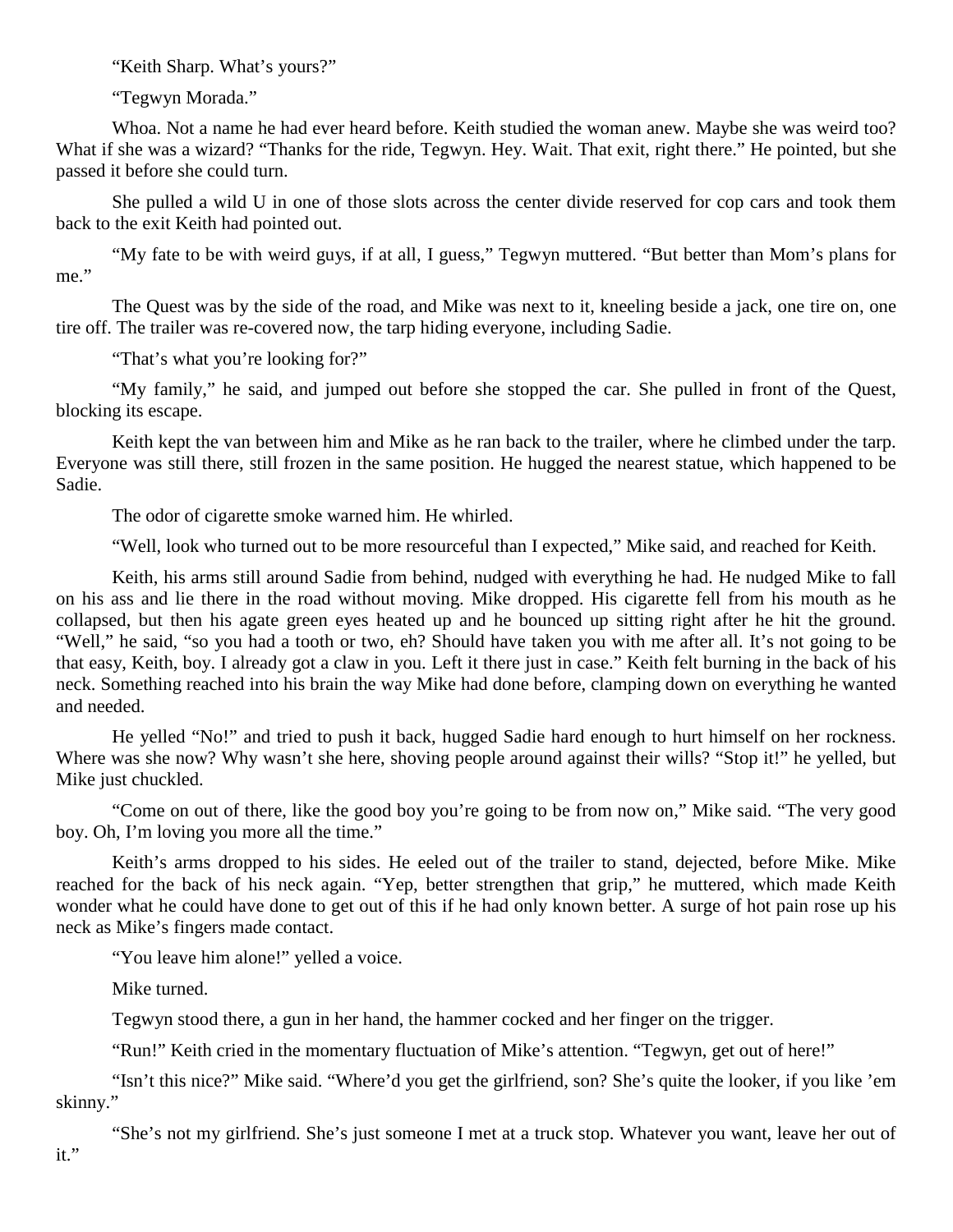"Well, isn't this sweet, you telling me my business, boy? It's entertaining, but I don't know how much longer I'll be amused by it. Maybe I'll just stop you from talking now." Mike gripped Keith's neck harder, and burning tendrils of pain shot into Keith's skull. "Don't speak," Mike breathed, "don't yell, don't vocalize at all."

"Hey!" cried Tegwyn. She aimed the gun and pulled the trigger.

Mike jerked. His hand fell off Keith's neck, and he staggered a couple steps, then sat down in the wet road and clapped his hands to his left thigh. "Never turn your back on a woman with a gun," he muttered as blood seeped between his fingers.

Tegwyn rushed up and shoved Mike aside with her foot.

Don't let him touch you! Keith tried to yell, but no sound came out. Tegwyn grabbed him and tugged him away from Mike and the trailer.

"What did he do to you?" she asked.

Keith opened and shut his mouth. The nudge Mike had laid on him — if that's what it was — was still working. He couldn't speak. He glanced at the trailer, anxious, then at Mike, who glared at them. Keith gripped Tegwyn's arm and dragged her away.

"Wait. What about — were those people on the trailer? Who were they? Was that your family?"

Keith nodded.

"How'd they get under the tarp? Why aren't they struggling? Are they still alive?" She jerked Keith to a stop before they reached her car. "We came here to find your family, and now you're just going to leave them behind? What's wrong with this picture?"

Keith tugged on her arm again, pulled her closer to her car. The back of his neck still burned with the aftermath of Mike's touch. He wished Mary weren't frozen: she could untangle sorceries better than most people he knew. She hadn't untangled the one that had frozen her, though. Maybe there was nothing she could do now. Who had cast this spell on his family, and why? He needed someone who could see under the surface, trace the psychic fingerprints of the spell and track them back to the one who cast it. He needed an untangler who could cut the threads that held the spell in place.

On the other hand, he knew who had spelled him, and it didn't help. He didn't have the technique to undo Mike's spell.

Or did he? Which kind of wizardry was Mike practicing? Think, Keith.

But first — he glanced over his shoulder. Mike was crawling toward them. He'd done something to stop the bleeding of his leg, but he hadn't healed it yet — he was still unable to walk. But he was muttering, and pausing every once in a while to form mudras with his hands. Keith saw the words in the handshapes: Nets. Trap. Stop. Hold. Sleep.

He turned on Tegwyn, carried her around the car and opened the door, shoved her into the driver's seat while she was still sputtering. Something rose up in Keith, a power of his own, stronger than nudges: a compulsion. He gripped Tegwyn's wrist and laid the compulsion on her. Start the car and drive away. Then he opened the back door, dove into the back seat.

Tegwyn started the car and speeded away from Mike, the trailer full of family, the van. She accelerated so fast that it pressed Keith down in the seat. He was glad he had managed to close the back door before she took off. Gradually the push holding him to the seat eased. He lay quiet and collected himself. He needed to fight. Not one of his skills. Mary could persuade him to do things, and Sadie could bully him, but he didn't actually fight back. He evaded. Everyone else in his life had been responsive to nudges except his parents, and he had always figured it was his job to take what his parents dished out. When he didn't, they turned him into an animal or an inanimate object, depending on the severity of the offense.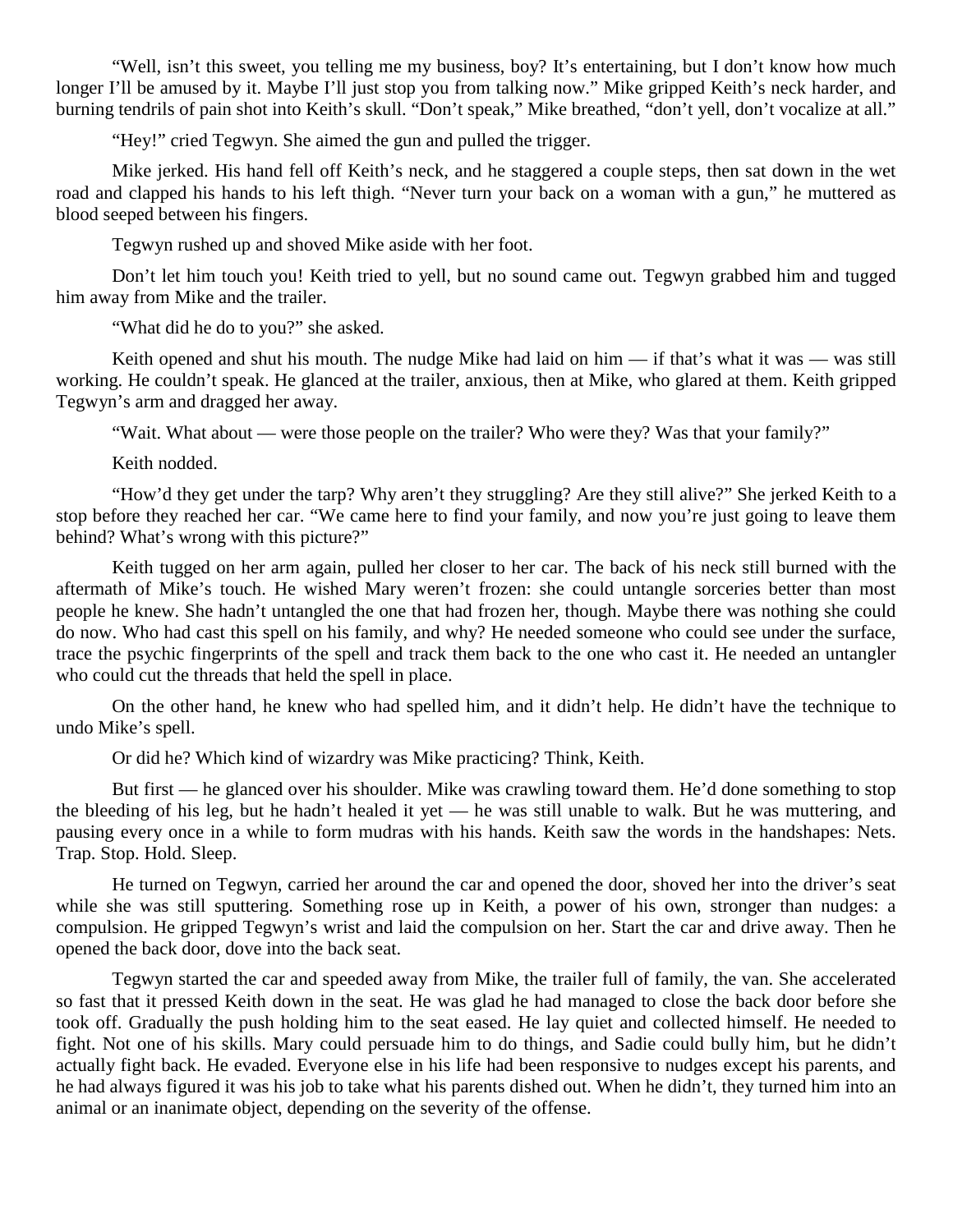He needed to fight now. What had Sadie done when a bully attacked Keith in fourth grade, before he came into his powers? She had centered her forces in her palm, then placed her palm on the bully's chest and sent him reeling across the corridor to crash into the wall.

What kind of wizardry was Mike using on Keith? Touch control. Much more violent than the kind Keith's Pa used on people. Pa only used it when he had to, and then in its mildest possible form. This felt pretty toxic.

What counteracted it? After one of the Wizard Councils Keith had gone to, a girl had touch-controlled him into kissing her, not just once, but six or eight times, each one longer and more involved than the last — in fact, until one of the grownups came by to take her home, and touch-repelled Keith with exclamations of disgust. Keith had fallen, loosed the girl. His lips were still in kiss mode, though. He hadn't even been able to explain to his mother what had happened. She had flicked a show-me spell on him, seen the nature of the touchcontrol spell, and —

"Keith, you insane maniac, what did you do to me? Stop it! Stop it! Let me stop!" Tegwyn cried from the front seat. Keith realized she had been saying things like that for some time. "I'm about to run a stop sign, and there's a cop right there!"

Touch control! He'd just done it to Tegwyn. He sat up, touched the back of her neck, sent a message to his compulsion to dissipate and leave her system intact.

"Oh, thank God," she said, and the car slowed and stopped. Then she screamed. "What did you do to me? How?" she asked while the scream still rung the air. She turned around, aimed her gun at him, sighted down its barrel.

To undo touch control, touch again. But his mother hadn't had to take him to the girl who had touched him. She had undone the spell herself. How?

Another touch spell on top of the first, a spell that acted on a spell. He collected his own power in his right palm, waited until he felt a strong glow. Then he pressed his palm to the back of his neck with a message: root out the spell Mike laid on me. Kill it.

His own power seeped under his skin, warm and familiar and smelling of fresh popcorn. It followed the heat of Mike's spell; his own safe warmth wrapped around Mike's fiery spell and smothered it.

"Tegwyn," he said, experimenting.

"Keith! What the hell did you do to me, and how?"

"I'm sorry, Tegwyn. Mike put a shut-up spell on me, and if we'd stayed there, he would have done worse to both of us."

"A spell," she said. She was still fuming, but she lowered the gun.

"So I had to get you away from there. I put a spell on you to make you move. I'm sorry. He's scary, and he's got my family. I need to go back, but first maybe I need to find someone with stronger magic."

"A spell," Tegwyn said again, more slowly. "Get up here, Keith."

He sighed, got out of the car, came around and settled in the front passenger seat. They were off the highway, in some neighborhood somewhere, parked on a side street near lawns that led away to large, somewhat battered houses. Porch lights and street lights bloomed in the gathering dark. There was a smell of wet mown grass, meat cooking, and roses. An intersection was nearby, with a stop sign facing them.

"Okay," Tegwyn said. "I might not have believed any of that, only I experienced it, and Lord knows, I've experienced stranger things. You did something that made me act against my own wishes. That was a spell?"

"A compulsion. A kind of spell. He put a spell on me so I couldn't speak to warn you, Teg. He was building more hand spells to trap and control us while he crawled toward us. I had to get us away."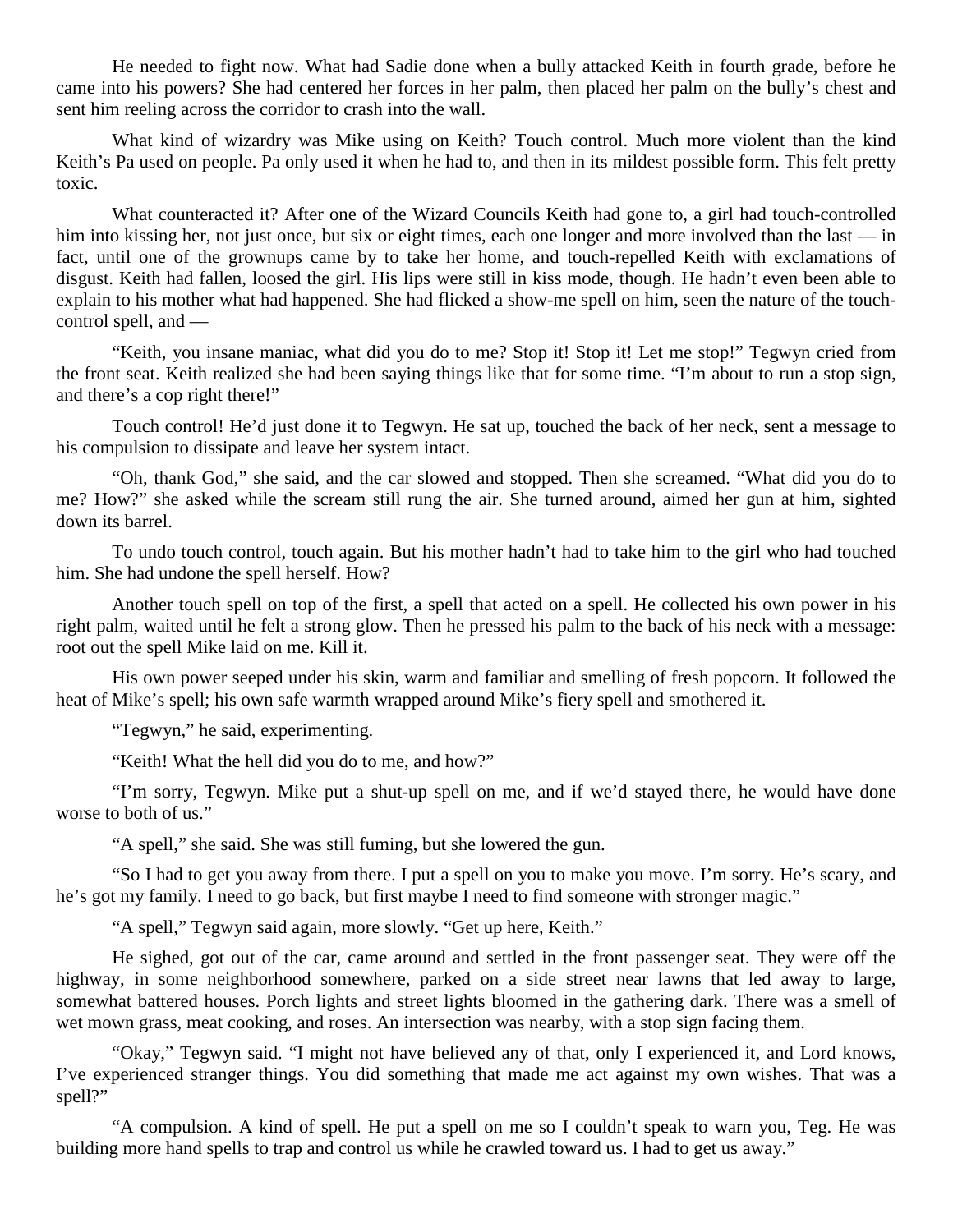She frowned and stared out the window as a car drove slowly by, its middle-aged female driver studying them. Tegwyn turned the key in the ignition. "We may have worn out our welcome in this neighborhood." She put the car in gear and started slowly down the street. "A compulsion, huh? Something you do often?"

"No. That was my first, actually." A nudge wasn't a compulsion. It was more like a suggestion, only subvocal. Why not do this? A compulsion: Do this.

"You're talking now. Did the shut-up spell he put on you wear off?"

"No, I figured out how to break it."

"What are we talking about here, Keith? Witches? Why does it always have to be witches? First that curse my mom put on me seven years ago, and all those weird boyfriends I got as a result, then the witch I had to pay to take the curse off me, and now this." "

"Wizards is what we call ourselves. I don't know what Mike is, except powerful."

"How'd he get hold of your family?"

"He was in a truck stop diner when I went in for lunch, and he just kind of took them away from me. He touched the back of my neck and then I did whatever he said."

"A spell is like a date rape drug?" said Tegwyn.

Keith thought of Brenda in the deserted chem classroom, a couple years after he had touched her with any nudges at all. No, he hadn't nudged her. Not that time. Maybe earlier, though, when he had first nudged her — maybe that was this kind of evil. Messed with her against her will, the way he had treated Nancy.

What was the first nudge he ever did? He and Calvin had been playing Monopoly, and Keith wanted to be the shoe. Calvin didn't figure out the nudges until the night when Keith made Calvin give him the biggest piece of chocolate cake. Desserts were Keith's downfall. Calvin was upset with him at first, but then argued with him. "C'mon, Keith. Don't be such a sissy. Nudge me hard." And when Keith un-nudged him, Calvin wrote down all his feelings and reactions to the nudges. They'd had a treehouse where they kept all the documents and talked about the results. At Calvin's urging, he'd nudged other people. "Make him wink." "Make her turn around." "Can you make her give me her phone number? Really, you can't? Aw, c'mon, Keith." It was a game. They didn't do it to hurt anyone.

It wasn't until Sadie was pushing him to make people buy her things that Keith felt guilty about his talent.

Mike, on the other hand, was three kinds of bad, any way you looked at it. "So he's got my family," Keith told Tegwyn. "They were petrified when I loaded them on the trailer. I was taking them to a powerful wizard who lives in Crescent Valley to see if she could break the spell on them."

"I guess I woke up in the Twilight Zone again today," Tegwyn muttered. "Oh well, I like the Twilight Zone better than most places I spend my time, and I was headed home for a confrontation I'm not looking forward to, so I might as well work on your troubles instead. Who put a spell on your family?"

"I don't know," Keith said. He still hadn't answered any of the basic questions: who, how, why, why everybody but him? What if he had been home? The spell could have frozen him, too, and he wouldn't have had to figure out what to do next. He could have waited and done nothing, the way he usually did when he was home: He waited for other people to do things to him, then resented them, and did nothing.

He remembered that he had broken a spell on himself. Maybe he could use touch magic to break the spell on the family. If he could get close to them. How could he defeat Mike?

"Teg, thanks for all your help. I need to go after them by myself now. I could rent a car."

"In case you haven't noticed, I'm the one with the gun," Tegwyn said. "And it actually worked against that guy, wizard or not. I've got fourteen shots left. I'll take you back."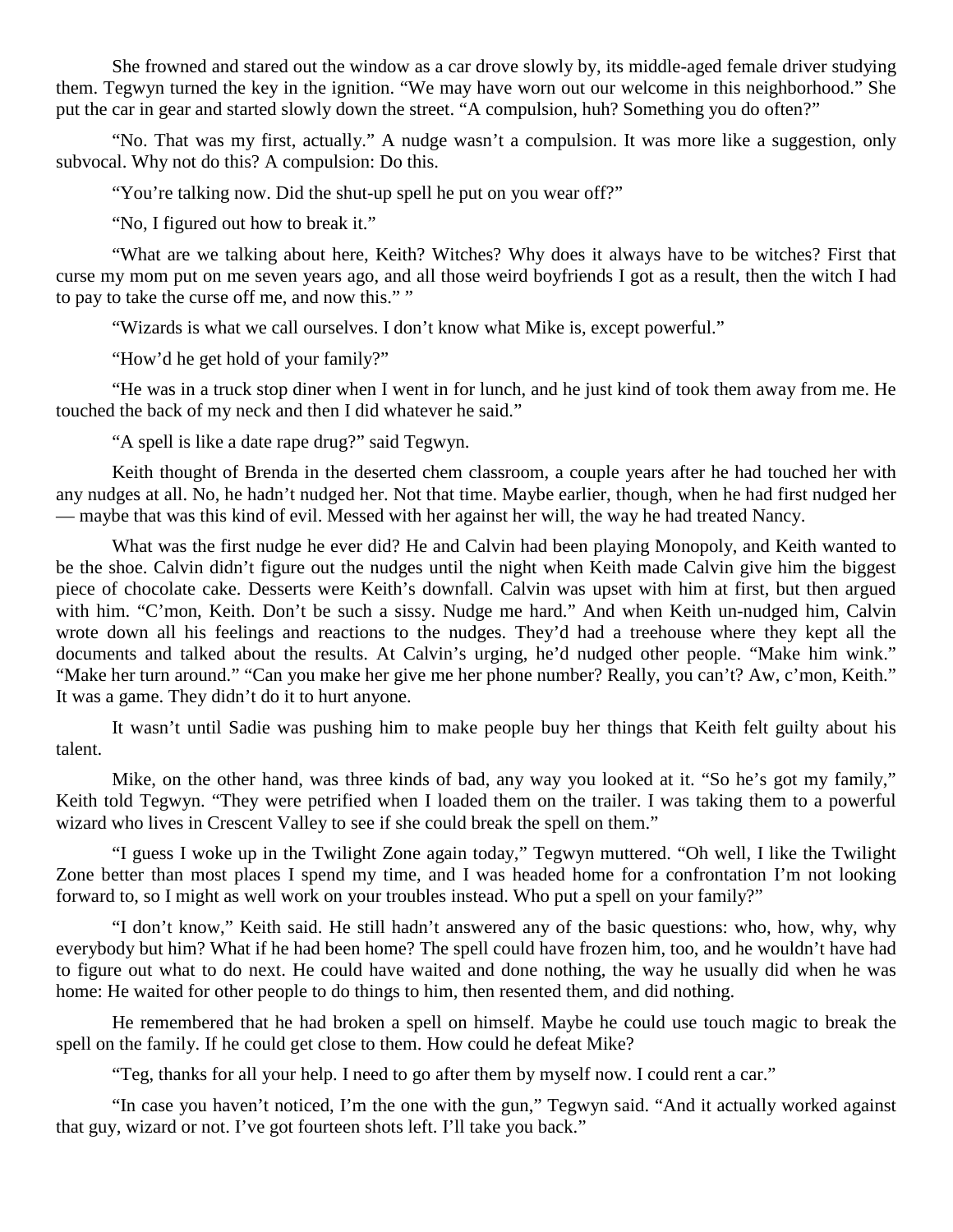"It's not safe. He was talking like he was going to do horrible things to my family, and they can't defend themselves right now. He could do worse things to you, Teg. And to me. I'm not a very strong wizard. I can't just leave my family there, though."

Tegwyn turned the car around and drove back along the residential street they had been cruising.

Keith had been lying on the back seat when they arrived here, but he saw the highway ahead, the one where they had found Mike and his family.

"Don't argue," Tegwyn said. "I'm coming too."

"I don't think I can protect you from him."

"Let me worry about that."

Keith sighed and left it at that.

When they arrived at the site of their previous encounter with Mike, the van and the trailer were gone. Blood spotted the wet pavement, and a flat tire lay beside the road, but there were no other clues.

Keith gripped his hands, closed his eyes, and fished for mental cobwebs again. "Straight ahead," he said, "and not that far off."

"I didn't think he'd have much of a lead," said Tegwyn. "Winged him pretty good, and he hadn't finished changing the tire when we took off." She speeded ahead.

The highway was empty of most traffic. It wasn't long before they caught sight of the trailer, its silver tarp flapping. "What do you want me to do now?" Tegwyn asked. The trailer, with its standing, tarp-draped cargo, was wider and higher than the van; Tegwyn snuck the little Honda close behind it, out of sight of the van's back window, beyond the range of its mirrors. "I could shoot out another tire, and he wouldn't have a spare."

"But he might crash. I don't know what'll happen if my family chips." If he could break the spell on Sadie, Ma, or Pa, they could take things from there. "Can you get even closer to the trailer?"

"I guess, but it worries me. That thing is veering back and forth. I don't want it to whipsaw into us."

"Maybe I can jump." Keith was strong, what with all his work at the gym, and more graceful now than he had been at fourteen, when he was chubby bully-bait. He'd started working out so Sadie wouldn't have to rescue him all the time; it was worse than poison to owe her anything.

He didn't think of himself as an acrobat. But maybe he could persuade Tegwyn's car to hang onto him until he was ready to let go. He rolled down his window, unbuckled his seatbelt, and stuck head, shoulders, and arms out of the window into the wind of passage, gripping the edge.

"Keith, are you crazy?"

"Probably." The rain had stopped, but the air rushing at him and over him was still cold and damp. He put one hand on the wet side of the car and thought, Can you hear me?

The metal warmed under his hand, but he wasn't sure that was an answer.

Can you help me?

A ripple of chill crossed his palm. Was that a no, or another question?

I need you to help me hang on until I'm ready to let go, he thought.

Warmth.

He tried to pull his hand off the door, but it wouldn't come.

He guessed the car understood him well enough. I need to move forward onto your hood, without falling off. Then I need to jump onto the trailer ahead of us. Understand?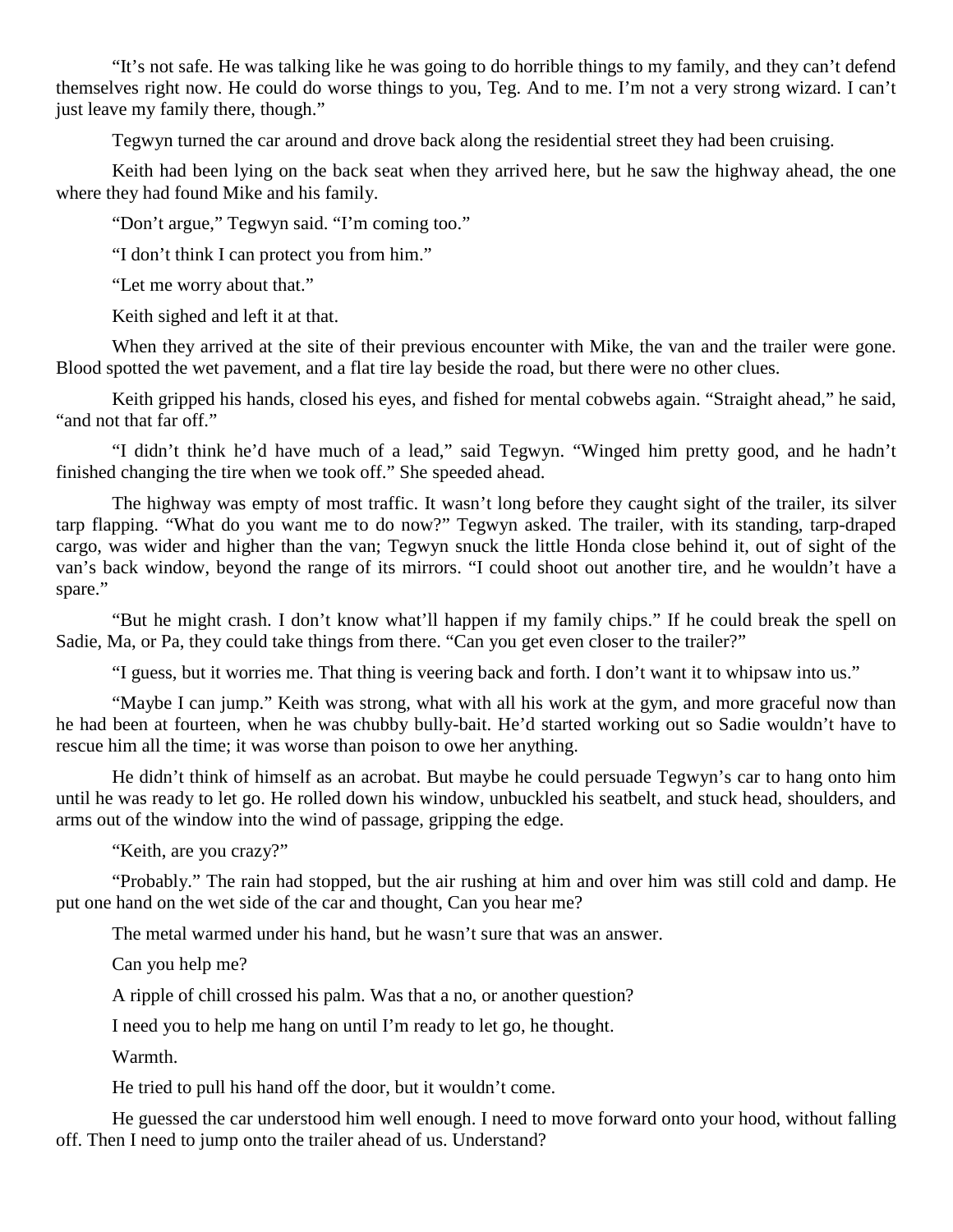The door's hold on his hand eased. He twisted in the window and pulled himself out onto the Honda's roof. It sucked him to it as though it was frozen and he was wet. He tried to swim forward, and after a moment, it let him slide down across the windshield and onto the hood.

"Keith!" Tegwyn cried out her window. "You are crazy!"

"Get me close," he called back. Hold onto my feet, please. Thanks. He eased up off the hood until he was standing. Pulling free of the metal was like pulling his hand off a surface coated with strong adhesive. He wasn't sure how the car had magnetized him, but it certainly cut down on his fear.

He looked ahead. The trailer still eclipsed his view of the van, so he was pretty sure Mike couldn't see him or Tegwyn's car. He slid forward until he was on the edge of the hood, the cold, damp wind around the trailer ahead buffeting him. Tegwyn's headlights splashed across the back of the trailer, outlining the bumper in shadow and glaring off the tarp's silver. The tarp snapped and rattled under its ropes. The end of the trailer he was facing was covered well enough with tarp to obscure the lines of his family beneath.

Keith flexed his toes, held his arms out toward the trailer. He glanced down at the half-lit road whizzing by in the narrow gap between the car and the trailer, and dizziness swamped him. No. Don't think about that. He closed his eyes, felt how his feet stuck to the car's hood, despite the bumpy road, the wind, and the whip of damp in the air as it blew into his bomber jacket and up the cuffs of his pants.

He opened his eyes again, and this time he only looked ahead to where the silver tarp covered his family. The trailer was racing away from them into darkness, but Tegwyn raced too, keeping them close.

The bumper at the rear of the trailer was covered with damp mud. It might be a slippery place to land, so he'd need to grab something to hold onto immediately. He fixed his gaze on the ropes over the tarp. Yes. He could grab those and hang on.

Please be ready to let me go, he thought to the car. A dusting of warmth across the soles of his feet. He bent his knees, imagined that he was a coiled spring, then glanced back through the windshield at Tegwyn, who looked terrified and grim in the lights from the dashboard, her hands gripping the steering wheel so tight her knuckles were white.

Family, he thought. Now, he thought to the car, and the sticky glue that held his feet released him. He stepped back, then lunged forward, pushed off the hood of the car. Then he was airborne between two careening vehicles with no idea of where his own gravity lay. His feet ran on air, one step, two, and he had time to wish he had James's developing power, which manifested as flight and storms — air was James's element. His feet slammed down onto the trailer's back bumper, and his face and front bashed into the tarp. Something hard beneath the silver tarp whacked his cheek. Warmth spurted in his nose, cooled as it crossed his upper lip; he stuck out his tongue and tasted the sour salt of his own blood. His hands groped and found rope, closed tight. Gradually, his heart stopped crashing around inside. He rubbed his nose on his sleeve.

The trailer had dipped with his added weight, but maybe, with all the bumps and jerks because of the speed and the bad road, Mike wouldn't notice. In case Mike had noticed something, though, Keith better had to get to work.

He managed to loosen one hand and lift the tarp. Yes, he had crashed into someone's front — Ma's, actually. He lifted one leg over the trailer's edge and stepped inside, followed with the other leg, and finally, braced by the trailer's sides and the crush of statues, he let go the rope. He put one arm around his mother and reached for his power. Power collect in my right hand. Craft yourself to seek out the stone spell and smother it. When his hand tingled and burned with power, he pressed it to his mother's sternum and sent his spell into her. Would it be enough? He wasn't quick and bright like the others, but even so, Pa included him in every family spellcrafting. Ma said they needed everyone. They trained as a unit.

Keith had always been a disappointment in individual skills. Sadie had let him know often enough. Now, when it really counted, could he do what he needed to?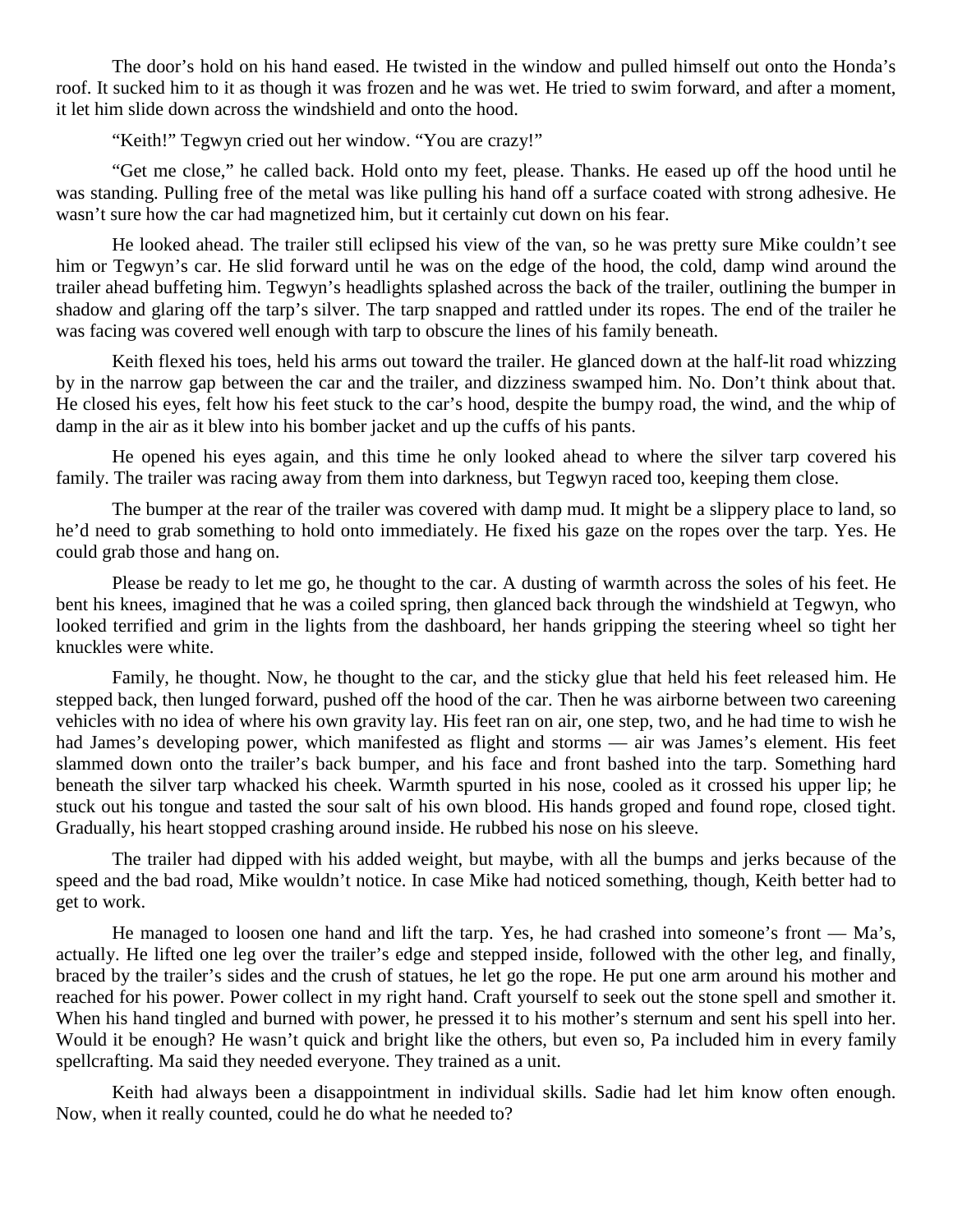He rested, his arm around his mother, his cheek against her shoulder. If it didn't work, Mike would catch him again, and who knew what would happen.

The trailer rumbled over road, pitching back and forth, but it didn't slow. With his free hand, Keith lifted the tarp enough to check Tegwyn's car. The Honda was still coming, close, close, Tegwyn's face a green underlit blur through the windshield.

"Keith," Ma murmured. Her shoulder was soft under his cheek now, and she was warm in his embrace.

He straightened. "Ma? Are you all right?"

"Better every minute. What you did to me?"

"I broke the spell on you, Ma." He sucked in a breath flavored with surprise and pleasure.

Ma kissed him on the cheek. "Good. Excellent." She glanced around, focused on the tallest of the other statues. She reached out a hand, patted Father's stone face. "Help your father now, Keith."

He reached for his power, found only flickers. "I used up all my oomph on you."

She sighed, put her arm around him. "Well, bud, I guess you did your best. Fill me in. Where are we, and what's going on?"

"You've been kidnapped, or statuenapped. Who turned you into statues, Ma? I came home and found you all frozen."

"Wizard Ficula Rickwen. I don't think you've met her. I always thought she was my friend, so when she came to the house, I invited her in for tea. She drank a cup and ate three cookies before she spelled us. The last thing I remember is her smirk. I never knew she could look so repellent and calculating." She hugged him, let go, turned her head. "What is this place, and why is it swaying?"

"We're in the trailer. The kidnapper's driving. I put you all in the trailer to take you to Janowary Jeanne, because I didn't know how to break the spell. This guy put a spell on me and stole the van and trailer. I've been chasing you ever since, one way or another. Even caught up to you once before, but he spelled me again. I'm sorry it took me so long to figure out how to wake you, Ma."

"It's all right. At least it's done now." Ma looked past him. "Who is that determined young woman in the car behind  $\text{us} \gamma$ "

"Her name's Tegwyn. She's helping us freely." Keith turned and waved to Tegwyn, who nodded, eyes wide, and kept tailgating.

"Tegwyn? Tegwyn. Interesting, and how nice of her. Let me see what I can do." Ma pressed her hands palm to palm and closed her eyes. Light leaked out around her fingers, shone pink and red through them, edged past bone shadows, grew stronger and stronger until Keith couldn't look. Ma let out a breath and loosed the pale light; Keith felt it pass him like warm wind. He squinted, saw light sink into Pa and the others in the undertarp distance. The world under the tarp glowed faintly blue.

"What?" muttered someone.

"What?" Squeaks as they moved against the Styrofoam, rattles, gasps. People grabbed for each other as the trailer swerved. Someone sat down.

"Huh?" They shifted out of the ropes, curly cables, and bungee cords that had held them in place when they were statues, and the tarp tried to blow off.

Keith grabbed its edge. "Hang onto the tarp!" If it flew away, Mike would definitely notice that something was going on in the trailer. The ride was increasingly bumpy and erratic. Keith suspected they'd left the highway, but despite the bad road, Mike didn't seem to be slowing down.

One or two of the others understood, grabbed for the tarp, held it.

"Hey!" said Sadie.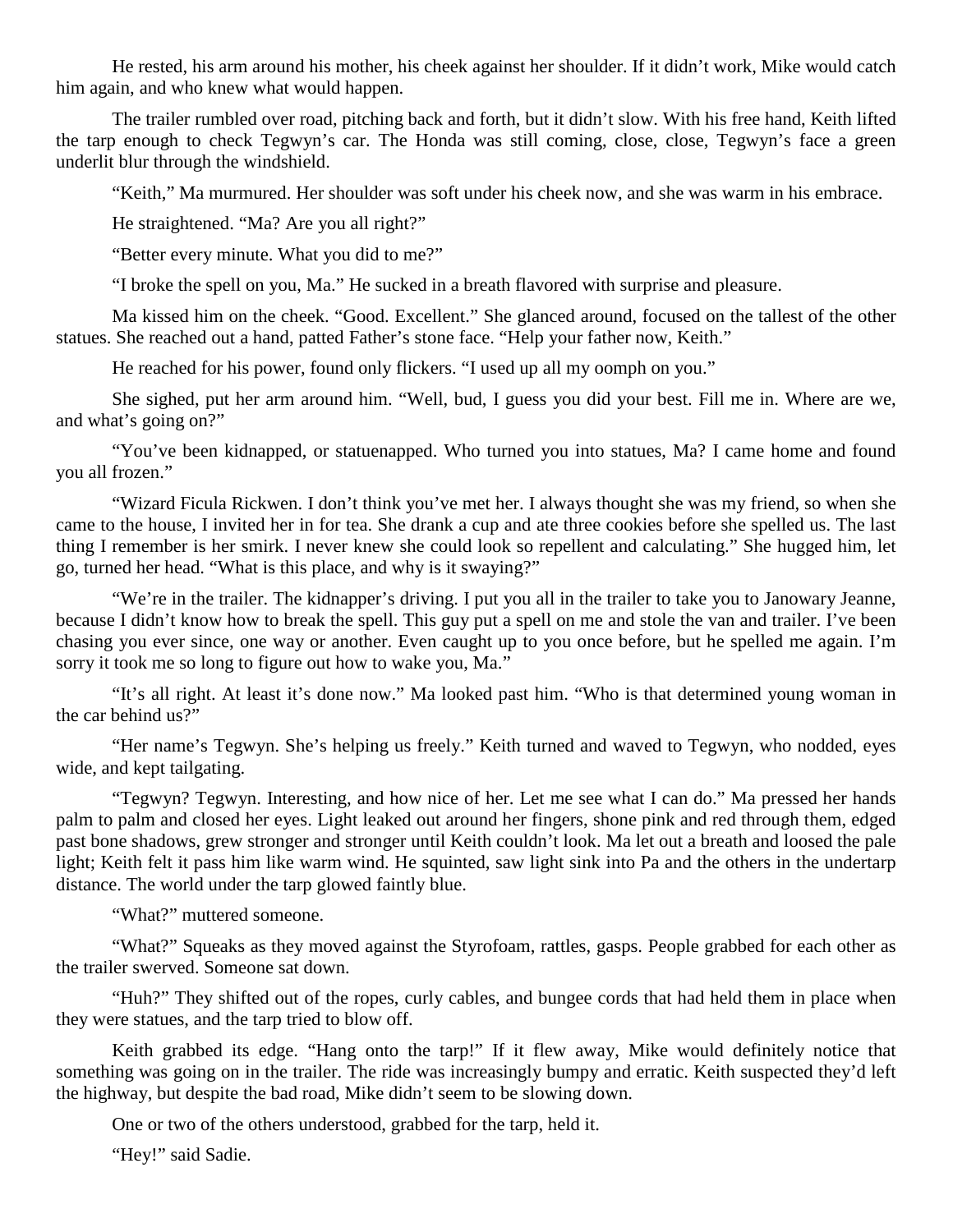"Quiet," Ma said. "We're in a situation, here, everyone."

"I feel sick," said Olivia's plaintive voice in the flapping darkness. She was not a good traveler.

"Lloyd," said Ma to Pa, "engage us in a time phase, please."

"Everyone hold hands," Pa said.

Keith grabbed Ma's hand and James's, without letting go of the tarp. He sensed the others linking. Pa spoke words over the rattling and bumping. A golden glow flowed from Pa's head down his arms, and then along his hands to each of the other family members, lighting them one by one as though outlined with sunset under the tent of tarp. Light reflected from the tarp's silvery underside. Pa called one last word, and the trailer, with its ropes and tarp, slid through them, leaving them hanging in the air. Tegwyn drove on through them, too. Still wrapped in a glowing golden haze, they drifted down like dandelion parachutes to land on the wet, pitted dirt road. Keith was afraid it wouldn't be solid enough to support them, but it did. This spell technology let surfaces be solid to them, because some surfaces were solid across time. They could go through trailer, ropes, and tarp because all those things were moving on; but the road was here before and here now and here in the slight future Pa had chosen.

Not too far up the road, Tegwyn slowed, stopped. The Quest and the trailer whipped on into their own future and out of sight, despite the fact that as soon as they lost touch with the now, the Sharps had lost hold of the tarp, and it had lifted and blown away.

Tegwyn backed and turned.

Pa spoke another spell, and the glow around them flickered out. The ground grew solider under Keith's feet, and the air was cold and wet again, and smelled of woods; for a moment, it had been empty, almost warm. He shivered. Someone summoned a witchfire ball and let it loose above them, so they could see each other by its green glow.

"What happened, Persy?" asked Pa, when everyone had stopped groaning and stretching.

"You remember Ficula," Ma said.

"That meddler!"

"I offered her tea, and she gave us paralysis."

"Uninvite her, Persy. Never let her into our house again."

"Oh, that's so done it's overdone."

"Any hint of why she did it?"

Ma sighed. "I think it may have something to do with our timeslide technique and the upcoming Council. We need to round up some our-siders and call a hearing."

Pa nodded. "Tomorrow."

Sadie's sharp tone cut through the murmurs of the others. "What's happening now? Ficula paralyzed us, and suddenly we're riding through a strange land swathed in plastic and ropes?"

"We're lucky Keith was away from home when Ficula got there," Ma said.

"Oh, yes, of course, thank God for small favors," said Sadie.

Keith felt the shrivel of soul Sadie managed to inspire in him most days of the week.

Tegwyn's Honda rolled close, pulled to the side of the road, and stopped. The engine coughed and died, and the headlights flicked off.

James tugged on Keith's sleeve. "Thanks, Keith," he said. It countered a little of the Sadie-wilt.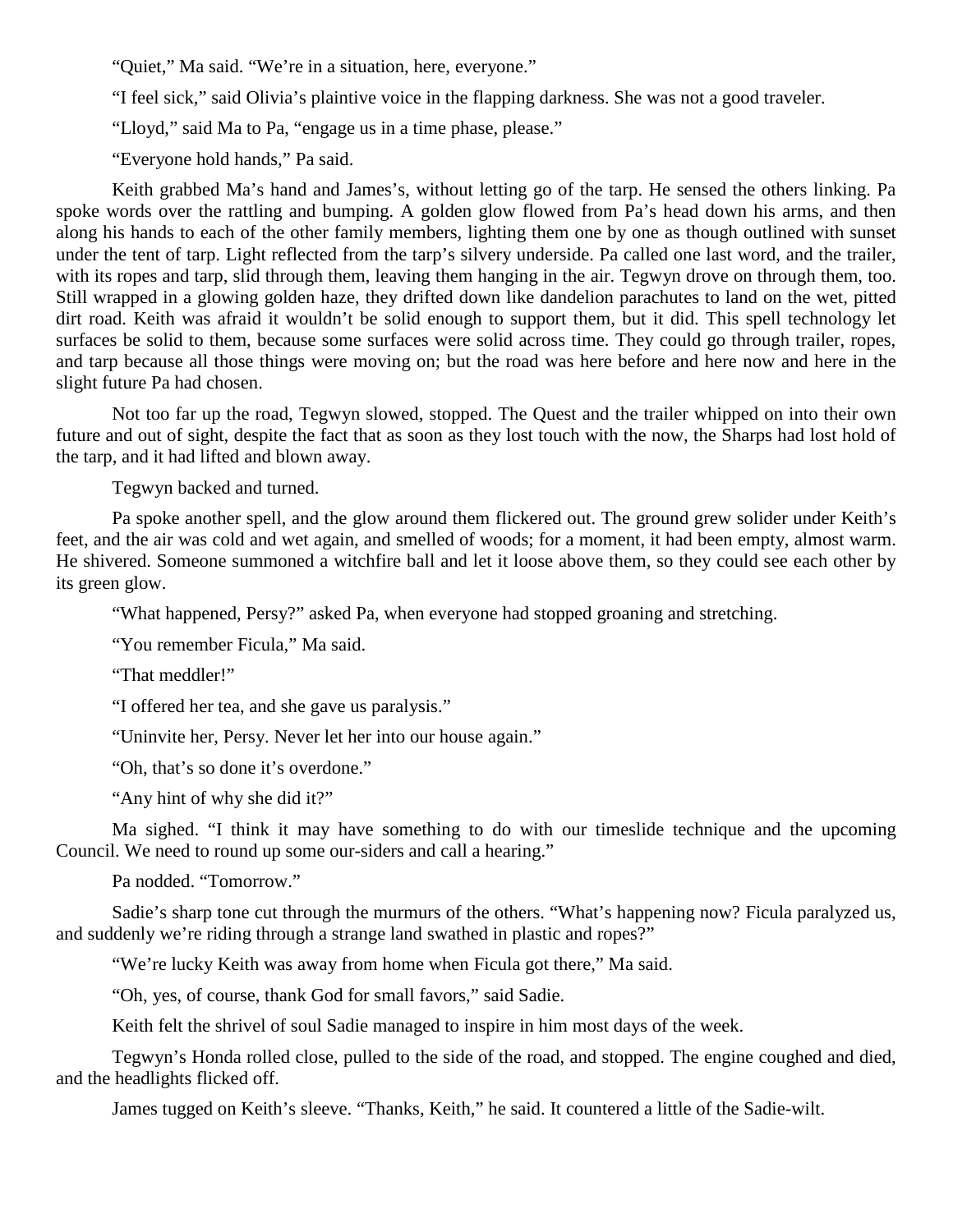Keith gave his brother a hug, though normally they didn't touch. "But Sadie's right," Keith said. "I messed up and got us in worse trouble. I was driving you guys to Janowary Jeanne's, 'cause I figured she'd know what to do, and a guy spelled me, and kidnapped you."

"Janowary Jeanne's? Sure, she'd help." Sadie snorted.

"We're not kidnapped anymore," said Mary, but her statement was half question, the way her statements usually were; in the shade of Sadie, Mary was always wispy.

"I caught up with the kidnapper and managed to wake up Ma," said Keith.

Tegwyn got out of her car and wandered over to them, her right hand down at her side. "Keith?"

"So who's this?" Sadie asked. She lifted her fist.

Keith didn't care which spell she was collecting. He left James and hurried to stand in front of Tegwyn. "It's Tegwyn, your rescuer," he said. "She drove me after I lost the van. I never would have caught up to you guys without her help. Leave her alone."

"Where did you get her?" asked Sadie.

"At a truck stop."

"How do we know she isn't more of Ficula's meddling?" Light leaked between Sadie's fingers — the bluegreen of something transformative. Keith backed up, reached behind him. Tegwyn's left hand slid into his, and he pulled her forward against his back, where she would be shielded from Sadie's casting. She smelled spicy and good, cinnamon and vanilla. He got a better feeling for how tall she was; her chin bumped the top of his head, and her breasts touched his shoulders. He heard her breathing, felt it stir through his hair. It sped up.

" Quit it, Sadie," he said. "Just because I did something doesn't make it wrong."

"Keith, did you compel her?" Sadie asked, with her usual glare.

"No." Sadie thought no one would be interested in him without the help of magic? He felt Sadie-wilt working on him again.

"I think Keith's cute," Tegwyn said across the top of his head, "and I was looking for a new boyfriend. He's better than my last three."

In Keith's preoccupation with the rescue, he had never looked at Tegwyn as anything but a chauffeur and maybe a friend. He glanced back and up. He liked the way she looked. He liked what he was feeling now, a warm, tall, soft-breasted figure against his back, one hand in his, the other — the other hand down at her side, hidden in the skirt of her coat, probably holding the gun.

"Stephanie Lucinda Sharp," Pa said, "disassemble that spell right now. We do not punish those who help us."

It was the first time in Keith's memory that Pa had sided with him against Sadie.

Frowning, glaring, Sadie closed her hand tighter on the spell she had been crafting, took it back inside her.

Ma stepped forward. "I'm sorry, young woman. We're not at our best right now. Thank you for coming to our aid."

"Sure," Tegwyn said. "I'd rather help strangers than have to go home. Can you people transport yourselves out of here? I can't fit all of you into my Honda."

Wow, Keith thought. He wondered exactly what the witches she had met before had done to her. She sure was calm around magic. She was the first person he'd been up front about the wizardlyness in his family with since Calvin had figured it out, and she was doing really well.

"We'll manage," said Pa.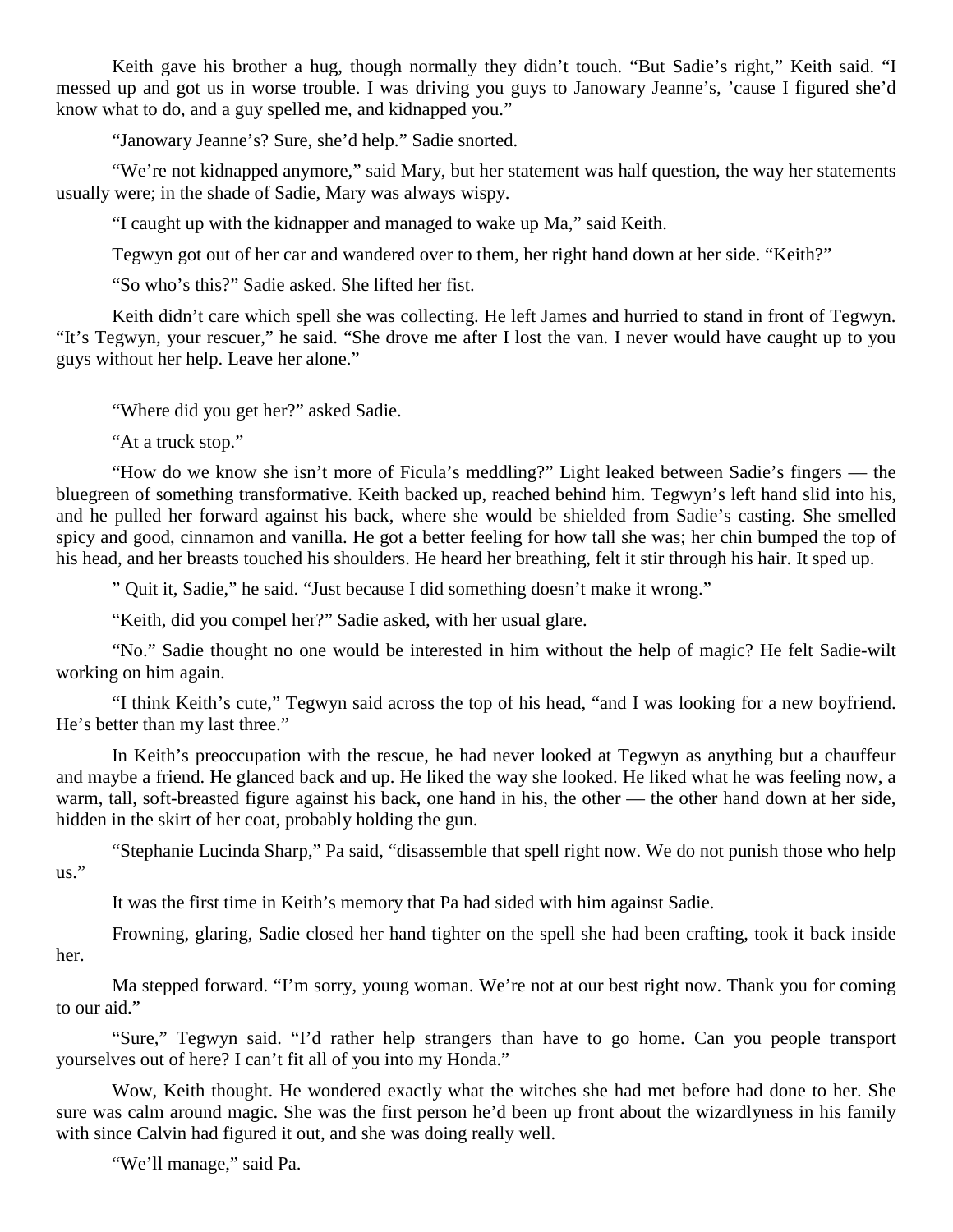"Good. Nice to not meet you. Keith, let's go, before I have to shoot someone else." She tugged him toward her car, away from his family.

"Um." Keith resisted her pull. He looked at his family. All capable wizards, much stronger than he was, and now that they were unspelled, he was sure they could take care of themselves without him around to mess up. "Okay."

The Quest, empty trailer rattling and bucking behind it, came racing back along the bumpy road, headlights careening across them in wild arcs. Tegwyn dragged Keith behind her car, pulled him down so they were shielded by the Honda's body but could see over the hood.

Keith yelled, "Ma! Pa! That's Mike, the kidnapper! Get out of the way!"

His family stood in the road, facing the car. Why weren't they mobilizing, either to lift out of the road before the van drove over them, or to cast spells that would turn the van into a ham sandwich or a cloud of feathers?

The Quest stopped, its headlights trained on his family. The door opened, and Mike got out. In the backwash of the headlights, Keith watched to see if he limped, but no. Somehow he'd healed from the gunshot already. "So it is you," Mike said in his raspy voice, "you Sharps. I knew I found something worth stealing."

"Mikulty," Ma said.

"Almost had you, but that stupid boy of yours — " Mike laughed. "Oh, well. I can mend it now." He lifted his hands in a series of double mudras, nets, trap, bind, hold, disable.

"Family, glutar," Pa cried.

Keith released Tegwyn's hand and raced back to the family; he couldn't help it. Pa had drilled them in defense, and now the commands were printed on Keith's soul.

He joined a circle his family formed, all facing outward. He stood between Mary and Olivia; their hands slid into his. Glutar. Great star rising. Power whipped through him, pulled from him, circled around and through everyone, growing as it went.

Power. He had used up almost everything he had when he waked Ma. Yet Pa could pull more from him. Was he holding more, hiding it from himself? A pale glow rose from his chest, traveled along his arm.

"Fescar," said Pa, and the collected power shot from Pa's chest in a green stream to Mike. It shimmered and sheeted and sparked against a bubble around Mike. A shield. Mike laughed, his hands shaping more mudras. "Bliskip," Pa said. This command was new, something related to the timeslide technology; maybe Pa was sending the power to Mike before Mike raised the shield, or after he dropped it.

The rising power shot from Pa's chest again, this time orange, and it pierced Mike's shield and drove into his chest. Mike screamed, danced like a bug on a hot griddle, and collapsed in a cascade of whistling wheezes.

"Mosola," Pa murmured. The whirl of power streaming through the circle of family slowed, settled. Keith's hands loosed Mary's and Olivia's and dropped to his sides. He felt tired and sad.

"Mikulty, did you say?" Pa asked Ma. He wandered over to stare down at Mike, who twitched and wheezed on the ground, crackles of orange light sparking through his hair and clothes. Ma followed.

"Ah, yes. Different hairstyle, and some attempt to disguise his features, but it's Mikulty, all right," said Pa. "He's been laying low the last twenty years. I wonder why he resurfaced now."

"Who is he, Pa?" Keith asked. Tegwyn approached, stood just behind his shoulder. He reached back with his left hand, and her hand slid into his again.

She leaned forward and whispered in his ear: "That was awesome. You guys do things like this all the time?"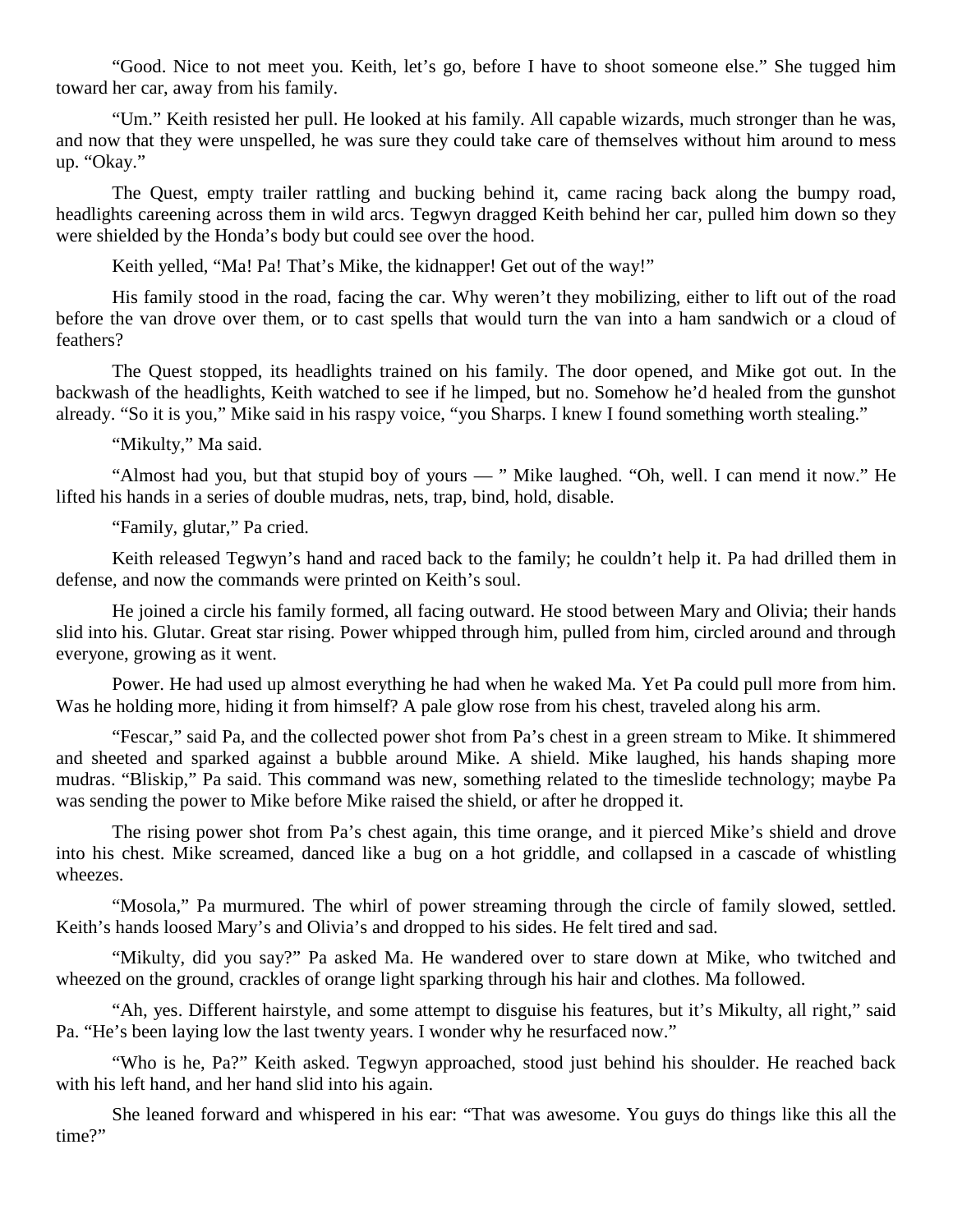"He's been banned from the Wizard Councils for twenty years," Pa said. "He's a guy who bears grudges."

"Does he hate you in particular, Pa?"

"Probably."

Ma said, "It might have something to do with you unmasking his power-sucking scheme. That led to his downfall. He's the kind who would plot to get back at you. I wonder if he and Ficula were working in concert."

"Keith?" said Pa. "He mention Ficula, or anybody else? You get the feeling he was playing you?" He prodded Mike with his toe.

Keith was distracted by Tegwyn's warm breath in his ear. "Huh? Oh. I don't think so. Nancy, the waitress at the truck stop where I met Mike, said he was a regular there. I just ended up beside him at the counter."

Sadie said, "I bet he influenced your mind. You're easy to manipulate."

Keith guessed Mike might have nudged him to sit at the counter. He thought he had sat at the counter to get closer to Nancy. He shrugged. "Okay. I can't say for sure. You guys figure it out. I'm leaving."

"You're not leaving, you know," Sadie said. "We need you."

"You don't. You're all loose now, and what have I ever been but a second-rate wizard? You're better off without me."

"Keith!" cried Ma.

"You're our hope — "Sadie started.

"Why do you keep saying that? Will you just shut up?" Keith yelled. "I get the joke. I'm no one's hope. Cut it out, now."

Pa said, "But it's true, Keith. You're our hope for the future. We all are. It takes everyone to work these maximum impact spells, including you."

Keith froze. His skin prickled as though a cold wind blew over it. Glutar. Great star rising. Family, assemble; and he went to his place in the circle, and let Pa pull power out of him. Power he didn't know how to access himself. Why didn't he know how to access it himself? Why hadn't anybody ever taught him to undo spells?

He glanced across at Sadie, who glared at him, still, always, but something hid behind the glare, a flicker, maybe, of fright.

Keith stared down at Mike, who had stopped crackling and wheezing and now just looked deeply asleep.

"He's bound, isn't he?" he said.

"Right and tight," said Pa. "He's not going anywhere until we've had a chance to question him. We'll find out whether he's in league with Ficula, and what it is they want, separately or together."

"You don't need me right now."

"We do," said Pa. "We always will."

Keith turned to Tegwyn, who gripped his hand. The corner of her mouth quirked into a half smile.

"Well, maybe I need to go somewhere else at the moment."

Pa's eyes narrowed, and he went remote. Keith sensed a command coming, and stiffened his shoulders. If Pa put all his power into a command, no way could Keith resist; he was as helpless against Pa as he had been with Mike. Or was he? He flattened his hand on his chest, searching for the power reservoir Pa had opened during the spell.